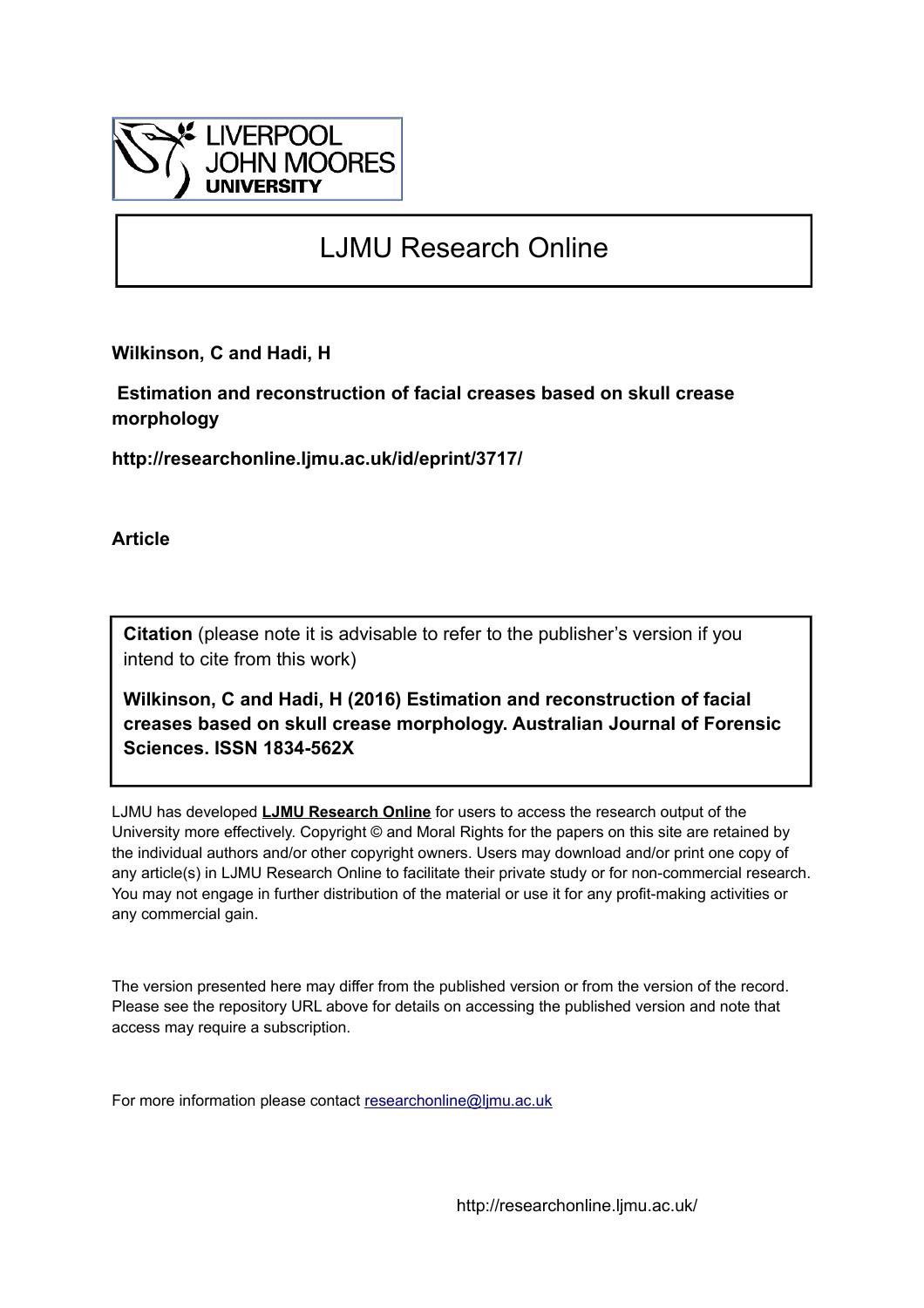## **Title: Estimation and reconstruction of facial creases based on skull crease morphology**

H. Hadi<sup>1</sup> and C. Wilkinson<sup>2</sup>.

*<sup>1</sup>School of Health Sciences, Universiti Sains Malaysia, 16150 Kubang Kerian, Kelantan, MALAYSIA*

*<sup>2</sup>Centre for Anatomy and Human Identification (CAHID), University of Dundee, Dundee, DD1 5EH, UNITED KINGDOM*

Correspondence: Helmi Hadi [\(helmi\\_mhp@usm.my\)](mailto:helmi_mhp@usm.my) Caroline Wilkinson [\(C.M.Wilkinson@dundee.ac.uk\)](mailto:C.M.Wilkinson@dundee.ac.uk)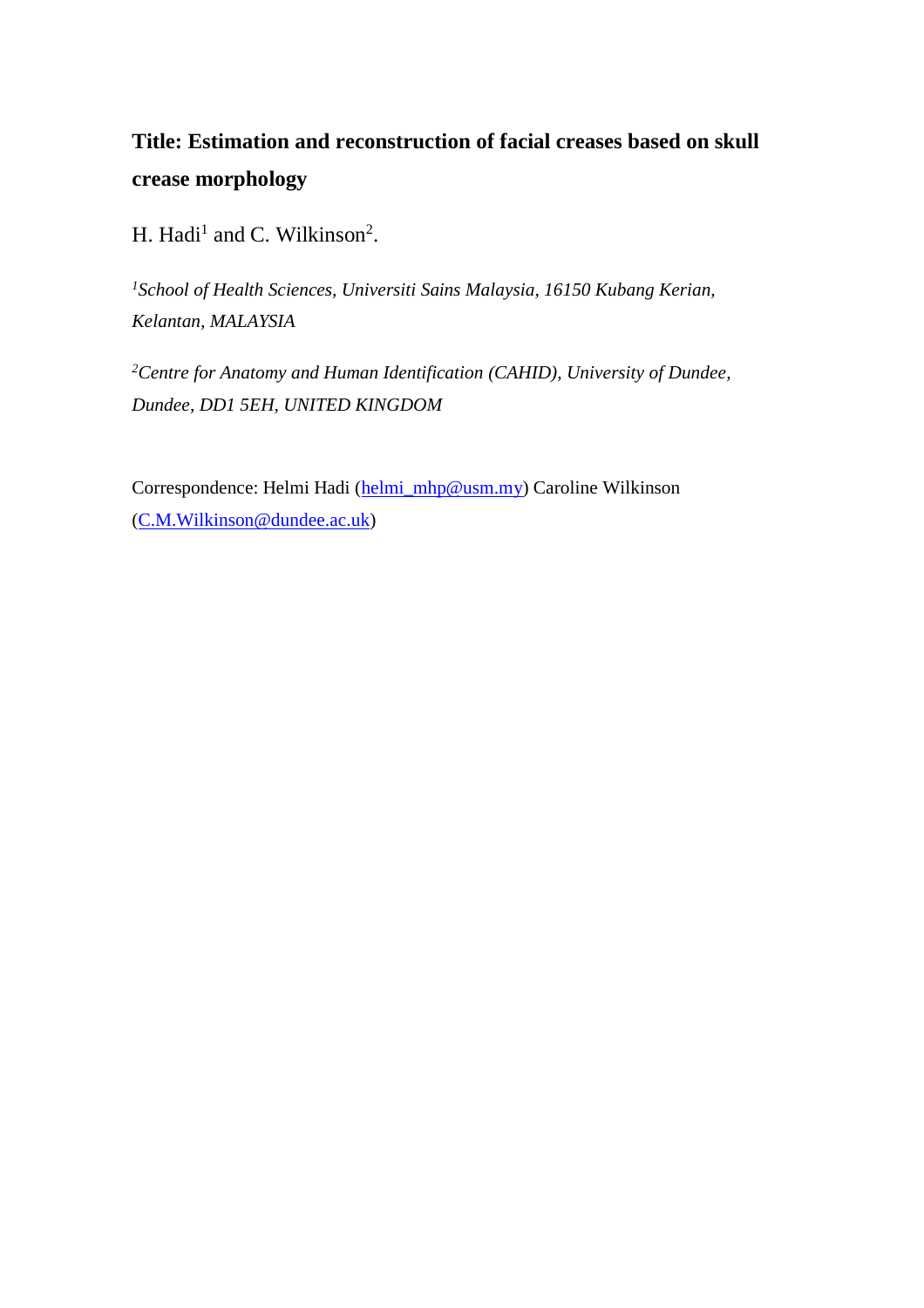## **Title: Estimation and reconstruction of facial creases based on skull crease morphology**

## **Abstract**

This research explores the relationships between the facial creases and the morphology of the underlying skull for supplementary use during forensic facial reconstruction. The correlation between skull morphology and the patterns of facial creases was obtained using the three-dimensional (3D) skull surface scans from William Bass skeletal collection at the University of Tennessee, which also provided the related ante-mortem face photographs. Superimposition of the facial crease patterns seen in a face photograph with the related skull image enabled the visual analysis of the correlation between the crease and the skull morphology. Qualitative analysis indicated that the infraorbital crease follows the outline of the orbit in 52% of the subjects while the nasolabial fold (NLF) relates to the canine fossa in 95% of the subjects. The infraorbital crease and NLF were reconstructed in a blind study using ten 3D surface scan skull models and related face photographs from the Helmer collection available in the Centre for Anatomy and Human Identification, the University of Dundee. Correct prediction was obtained in six specimens (60%). One inconclusive result was due to poor photograph quality and three inaccurate results showed an overestimation of the NLF strength although the location of the crease manifestation was correct.

Keywords: Facial creases; Facial identification; Facial reconstruction; Skull morphology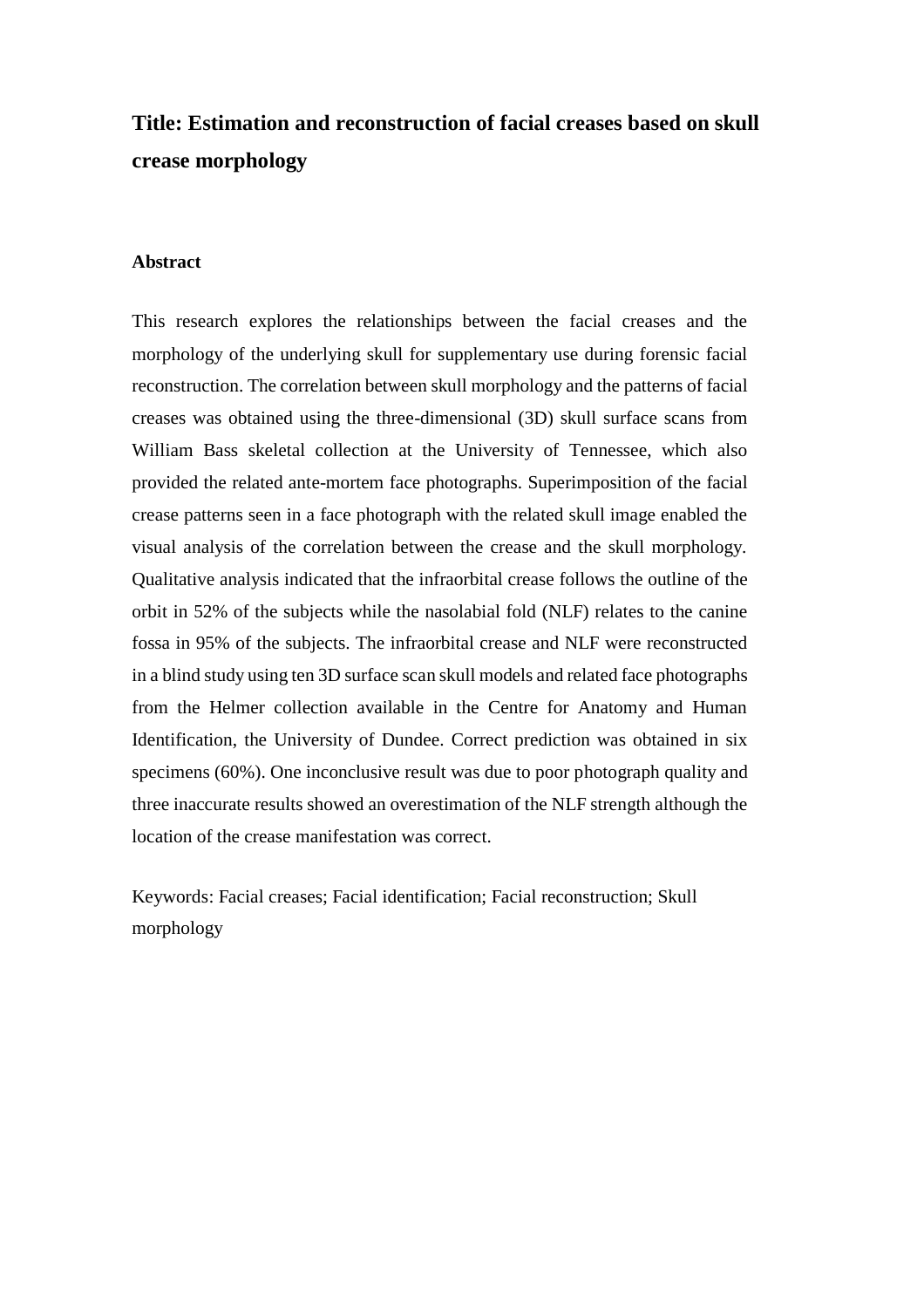## **Introduction**

The applied value of utilising the relationship between the skull morphology and face photograph during forensic identification of human remains is well established since the landmark Ruxton case in 1935 16 . However, little research has been reported on the relationship between the creases seen in a face photograph and the underlying skull morphology. Although standards are lacking to categorise wrinkles, furrows and folds $^{22}$ which may be interchangeably used along with grooves on the face<sup>7</sup>, yet synonymous terminologies such as infraorbital for nasojugal fold  $36$  or nasojugal groove<sup>5</sup> and nasolabial fold (NLF) for melolabial fold<sup>2,14</sup> or nasomandibular fold<sup>32</sup> or or nose-cheek fold ("smile line")<sup>12</sup> have gained acceptance in forensic anthropology. The NLF is manifested in most individuals face images and is a dynamic structure as it undergoes change during the growth period of an individual migrating to its configuration during adulthood<sup>6</sup>. Thereafter NLF or crease persists as a permanent mark engraved in the skin on a face unless physical deformities intervene and distort it.

In a study of smiling faces in repose by Yousif et al.  $44$ , the NLF angle was characterised by the angle made to the y axis when a line was drawn through the middle of the NLF. The upper margin of the alar notch to the point of intersection with a horizontal line through the lateral commissure was measured as the length of the fold. They<sup>44</sup> mentioned that it was difficult to identify the nasolabial crease from subject's photographs even though they used multiple images from infancy to adulthood at ten year intervals. Uncontrollable lighting and the facial expression in the photographs were the major problems impeding identification of the  $NLF<sup>44</sup>$ . A study of the left NLF in a photoanthropometry study of facial features on Black South African population<sup>33</sup> revealed that in their sample 76.5% did not reveal  $NLF^{33}$ , 9% had a long NLF with the rest having a short fold<sup>33</sup>. The lack of fold or the difficulty in diagnosing the fold in the above study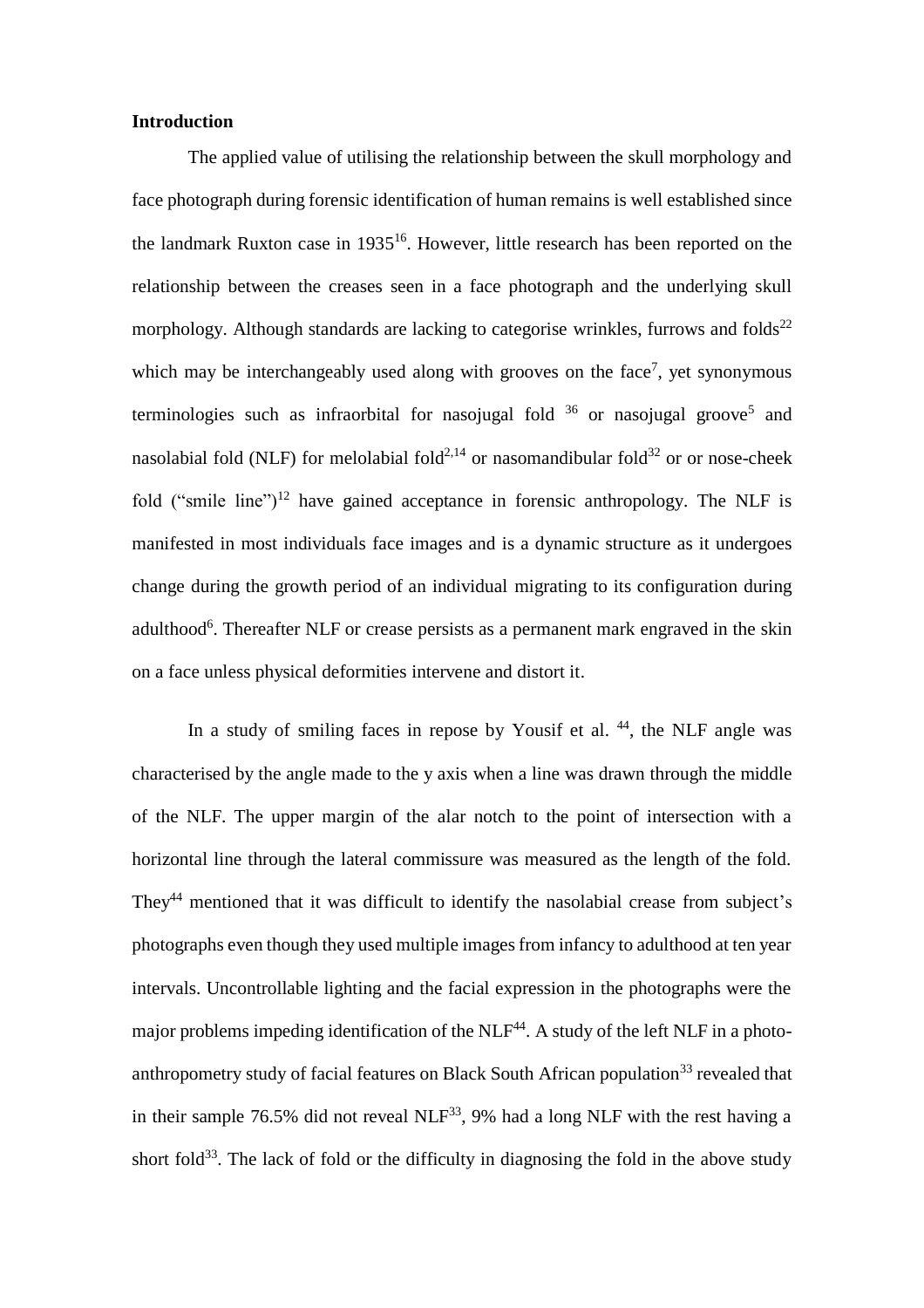may possibly be due to the prevalence of maxillary prognathism characterised by protrusion in faces and skulls<sup>33</sup>. It is also unclear why the left NLF alone was utilised for the above research instead of considering the NLF creases on both sides of the face. It is seen that NLF is commonly included as an observable feature in studies relating to face photographs<sup>19</sup>.

While a majority of researchers used CT scans to scan the orbits and maxillae of living subjects<sup>13,20,21,24,28,30,31,45</sup>, some have used MRI to measure the soft tissue thickness in the  $NLF^{17}$ . In as much as conventional MRI and CT scans require the subjects to lie down, it is possible that the measurements recorded are influenced by the sagging of the skin due to lying posture wherein, the fat and skin of the face would be displaced due to the gravity acting posteriorly to the face. To simulate the effects of erect posture as in real life scenario where gravity is directed downwards on the face,  $17$  devised a support to the face while subjects lay ventrally. Although their study explored the histological constitutions of the NLF and not the hard tissue relationship to NLF.

Cadaver dissections have been carried out to find the relationship between the muscle structures and the NLF for cosmetic purposes<sup>3,23,27,34,35,43</sup>, focusing on the muscles contributing to the fold<sup>3,29</sup> and the types of NLFs<sup>29,46</sup>.

Three studies, all relying on cadaver dissection, have attempted to classify the angle of the NLF<sup>29,35,46</sup>. While  $35$  classify the shape of the NLF as being concave, straight or convex, no graphical representation of the shapes was included in their research. The lack of demonstrative models to standardise the classes has led to inconsistency in the classification<sup>29,46</sup>. Both studies agree with  $35$  that the nasolabial crease is either concave, straight or convex, but the classification of 'convex' and 'concave' is opposite in these studies. The research by  $46$  was conducted earlier compared to  $29$ . In dissections made on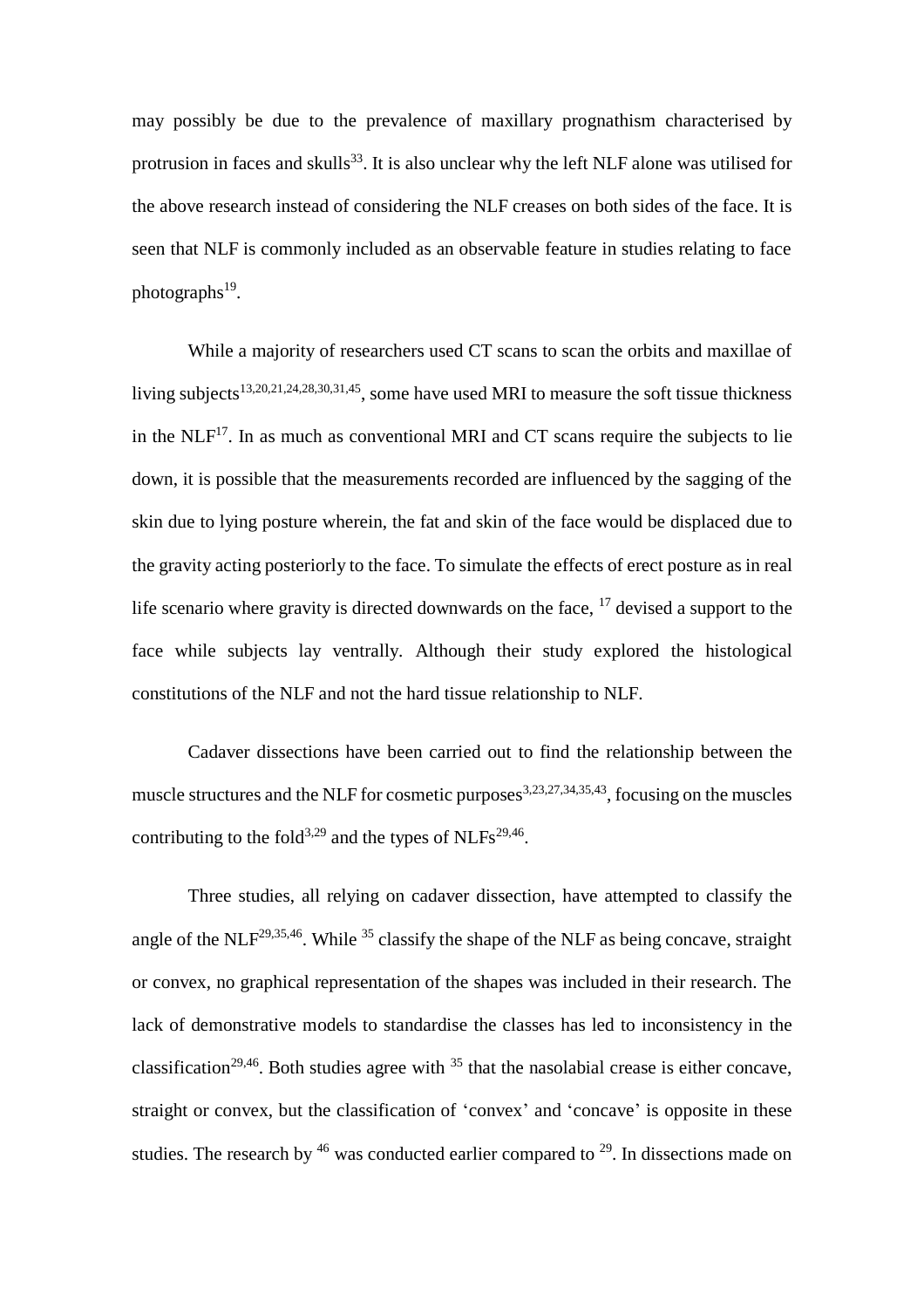50 hemifacial cadavers, convex type NLF was reported as the highest manifesting (60%) followed by straight (30%) and convex (10%). Short and extended creases by length were more frequent, 38% and 42% respectively while the continuous type scored at 20%<sup>29</sup>. Lesser manifestation of continuous crease length may be because its manifestation restricted to very aged individuals where the skin tissue is already lax. The classification "continuous" may be a NLF which has extended into the mandibular fold ((refer Figure  $1 \text{ in }^{18}$ . The state of the cadaver tissue due to embalming could also affect the skin morphology<sup>37,38</sup>.

Fedosyutkin and Nainys<sup>12</sup> place the origin of the NLF originates at the upper edge of the alar margin above the maxillary first molar and consider the prominence of the fold to depend on the depth of the canine fossa, the angle of horizontal profiling, the protrusion of the frontal surface of the cheekbones, and the availability of teeth<sup>12</sup>. The canine fossa is considered shallow if it is less than 3 mm, moderate if less than 6 mm and deep if 6 mm or more<sup>12</sup>. The NLF is more prominent when the canine fossa is deep and when the midface profile is strong<sup>12</sup>. The NLF is also prominent in edentulous individuals<sup>12</sup>. Gerasimov  $15$ , mentions that the upper part of the fold is formed by the concavity of the levator muscles and that the depth of the canine fossa is correlated with the depth of the fold in the midportion and is terminated at the central portion of the Levator Anguli Oris muscle<sup>15</sup>. He also states that the fold starts from the edge of the nasal alae above the crista conchalis, continues along the canine fossa and terminates at the projection of the second molar<sup>15</sup>. The NLF is directed inwards towards the lower jaw<sup>15</sup>. In young individuals, the fold is shapeless with little outline and increases as a person gets older<sup>15</sup>. Figure 1 shows an example of the location of the NLF on a living individual.

The suggested anatomical guidelines to reconstruct the fold include to determine the curves and depths of the fold and the probability of a secondary lateral (buccal)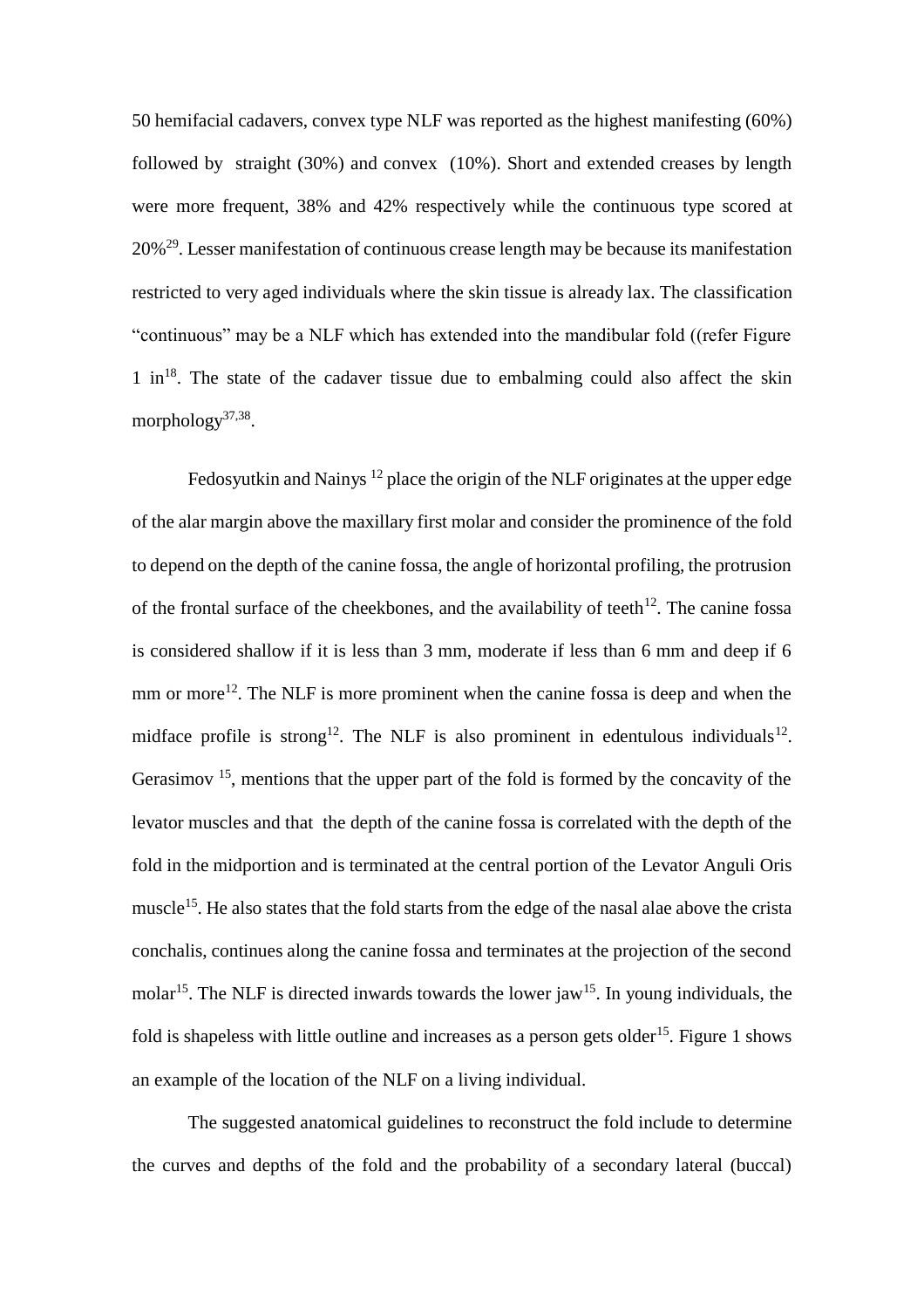crease<sup>42</sup>. While Changes in BMI do not affect the tissue thickness at the NLF region in adults<sup>8</sup>, the morphology of the NLF was found to change dramatically by up to 6 mm based on the emotions shown on the face $41$ .

Crease classification for this research follows a modified version of the  $9$  face crease classification based on observations on crease resilience on post-mortem cadavers<sup>18</sup>. In this research, ante-mortem face photographs of individuals with known 3D skull data from The William Bass skeletal are compared and studied to identify the correlation between the creases in the face images and the skull morphology. A blind study was also conducted to reconstruct NLF creases based on skull images in the Helmer collection and to compare the results with the corresponding known face photograph also available in that collection to verify is the possibility to construct creases on any given skull as done during facial reconstruction.

#### **Materials and methods**

## *Part A: Qualitative crease analysis*

Eighty three photographs from The William Bass skeletal collection of the University of Tennessee collection available at the Centre for Anatomy and Human Identification (CAHID) were utilised for this study. The collection includes 3D surface scans, photographs of the skulls and related ante-mortem face photographs. Only those ante-mortem photographs deemed to be of acceptable quality and view were selected.

The ante-mortem face images were utilised for producing facial tracings in Adobe® Photoshop®  $CS3<sup>1</sup>$  with a Wacom Intuos 3 tablet on a Viglen desktop computer. Lines indicating the crease tracings were marked in blue colour. A template for increasing image darkness was created in Photoshop to increase the shadow effect on images so that creases were more visible. Once tracings were produced, the template was removed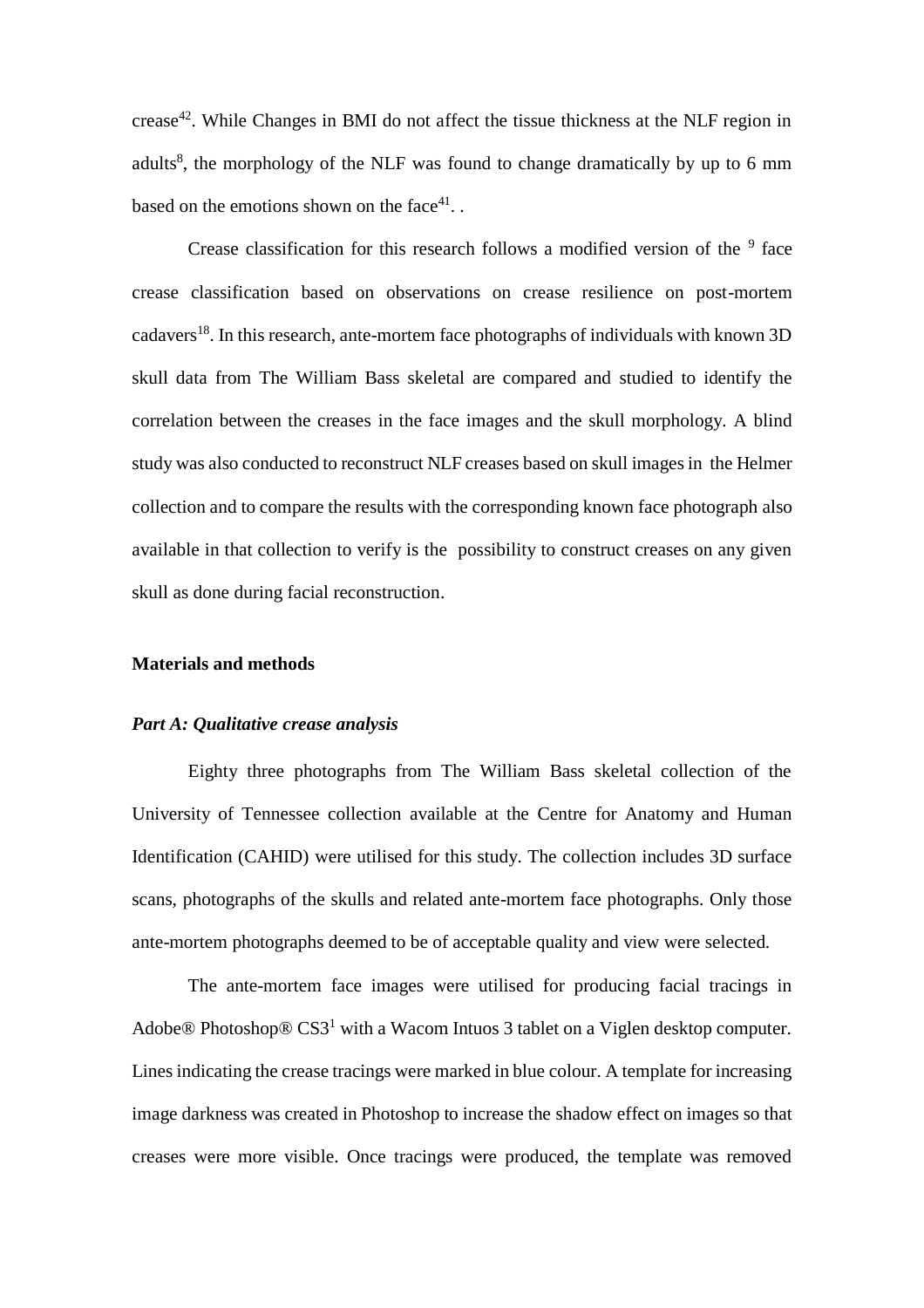facilitating better visual contrast between the images and the crease tracings. The creases present on the selected face photographs were tabulated in excel files for further comparison.

Surface scans of the skulls from the William Bass skeletal collection of the University of Tennessee in FASTSCAN format  $(*.fsn)^{11}$  were processed in FASTSCAN into an object file format (\*.obj) so that it could be manipulated in FreeForm Modeling Plus software ver. 11<sup>40</sup> on a Intel® Xeon<sup>TM</sup> 2.66 ghz, 8 GB RAM, Windows XP (64-bit) with NVIDIA® Quadro FX3500 graphics card with a 1920x1200 monitor Viglen computer.

The face photograph with crease tracings was imported onto a plane in FreeForm and the corresponding skull was as an \*.obj model. The skull was orientated and resized in FreeForm to match the posture in the face photograph and the skull and face images were superimposed. Once a satisfactory superimposition was obtained, a screenshot of the skull- and face-image was obtained. The crease outline on the face-image was visually compared with the skull morphology for identifying correlations between the face creases and skeletal structure of the skull. Microsoft Live Labs Pivot, an add-on software for Microsoft Excel<sup>25</sup> was utilised to compare crease-to-skull relationships in the superimposed images.

The orientation of the skull (Figure 2-right image) to the face photograph with creases (Figure 2-left image) was combined to produce the centre image (Figure 2) in Photoshop. All the images were then combined further in Photoshop to create one image set (Figure 2). Visual comparison with each image set was carried out with Pivot by Live Labs<sup>25</sup>. The presence of creases and the details of the skull morphology were tabulated.

The left and right maxilla were analysed separately as the skull morphology does not remain symmetrically similar among the left and right side. Aside from the NLF, the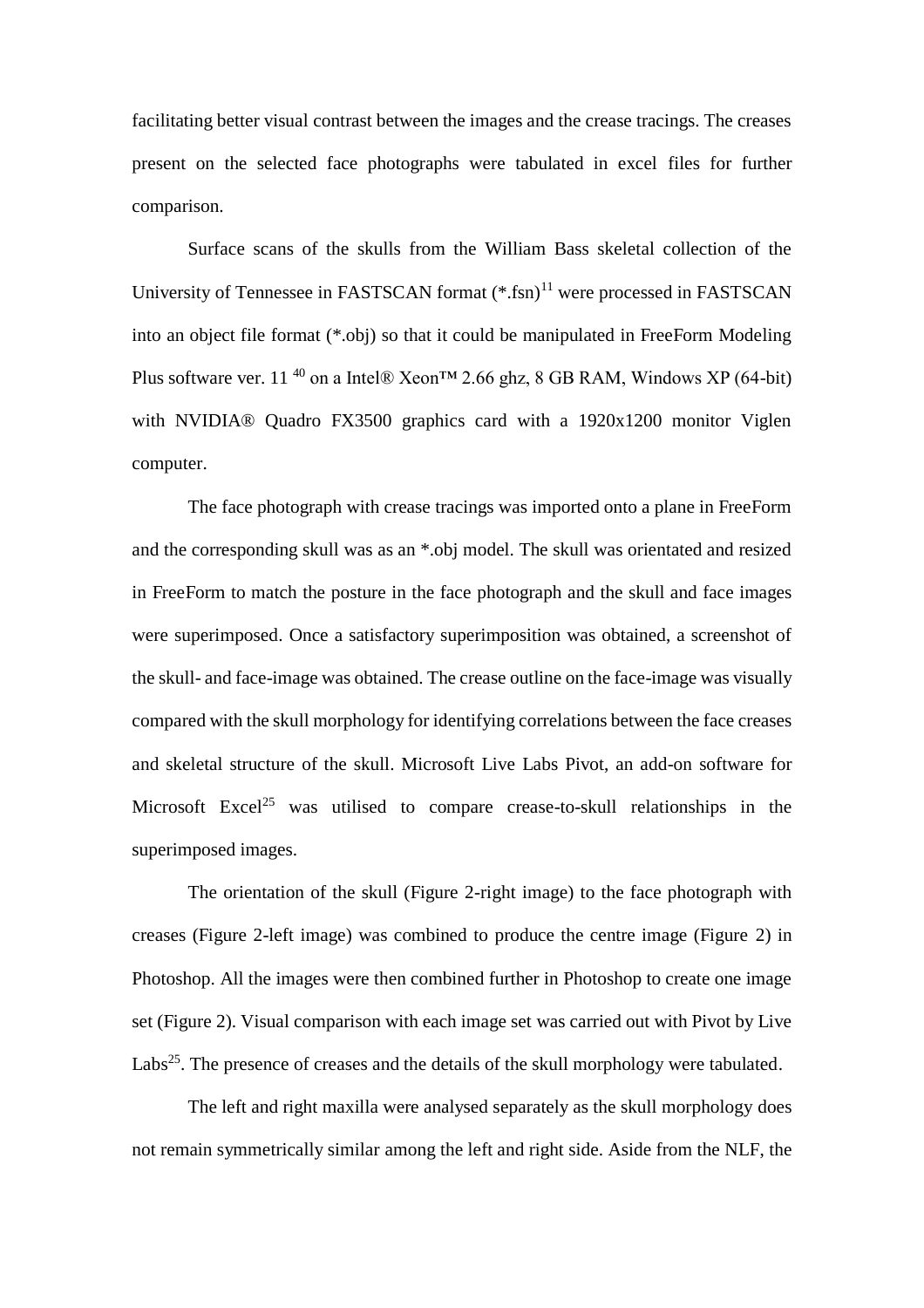infraorbital fold was also reconstructed following the lower border of the orbital border. The strength of the NLF was based on visual assessment of the ante-mortem photograph of the face. Figure 3 shows an example of the NLF classification relied on during this study; weak (Figure 3a) and strong (Figure 3b) . Those creases that were in between were classified as normal.

#### *Part B: Crease Prediction Blind Study*

Ten skulls from the Helmer collection at CAHID were utilised for the blind study to test the prediction arrived in the study that used the William Bass skeletal collection. The morphology of the maxilla in the skull-image (or is it canine fossa in the skull-image) and NLF creases in the face-images were categorised based on the shape and crease strength. A 'weak' NLF related with a short and broad maxilla, while a 'normal' NLF related with a normal maxilla while a 'strong' NLF related with a long and slender maxilla in norma frontalis view of the cranium.

Adobe® Photoshop® CS3 was employed to mark the hypothesized region of the nasolabial fold on the skull-images in frontal view. Maxilla morphology was accessed and tabulated based on the classification mentioned previously. Results were then submitted to an external researcher and the face photographs of the ten skulls were released to the researcher for comparison purposes. Results of the blind study are provided in Table 3.

Skulls were orientated relative to the posture in the face photographs were superimposed in Freeform Modelling Plus and screenshots of the final orientation of the skull-images alone was obtained. The locations of the NLF and infraorbital on the face photographs were hypothesised and these crease locations were reconstructed on the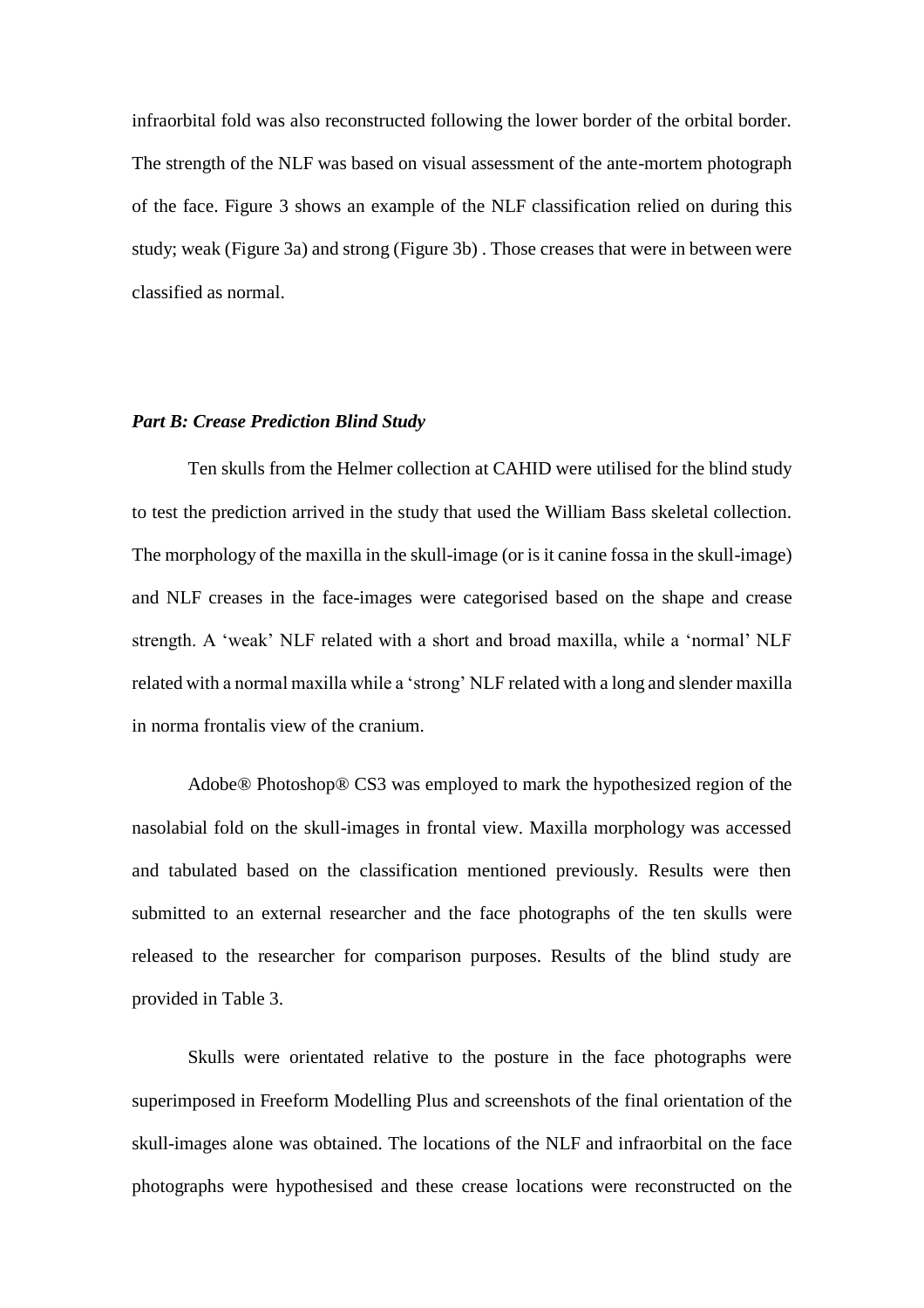orientated skull-image in Photoshop. Reconstructed face creases were marked with blue colour lines while the NLF region on the skull was marked in green colour and the infraorbital on the skull was marked with red colour for ease of comparison.

## **Results**

## *Part A: Qualitative crease analysis*

A summary of the amount of each crease present for all subjects is displayed in Table 1. A figure showcasing the location of each creases on the face is available from previous  $r$ esearch<sup>18</sup> Analysis was also conducted using the marked creases on face photographs superimposed with the related skull-image to verify if there is any correlation between the underlying skeletal morphology and facial creases. Correlation includes the presence of grooves on the skeletal morphology on the superimposed images. The results are shown in Table 2.

From Table 2, it could be inferred that the facial crease which followed the online of the skull morphology with highest frequency is the infra orbital crease. The infra orbital crease followed the lower orbit outline in 52% of the individuals followed by other unclassified creases (28%), the vertical glabellar line, transverse nasal line and mental pit (between 20% to 22%). All other creases had lower than 20% correlation. Figure 4 shows the region where the orbital border in a skull-image that correlated with the infra orbital crease on the face photograph follows the skull.

The criteria used for reconstructing the NLF in a face-image using the morphology of the maxillary zone in a skull-image are illustrated in Figure 5. In order to predict the location of the crease, the following rules must be fulfilled: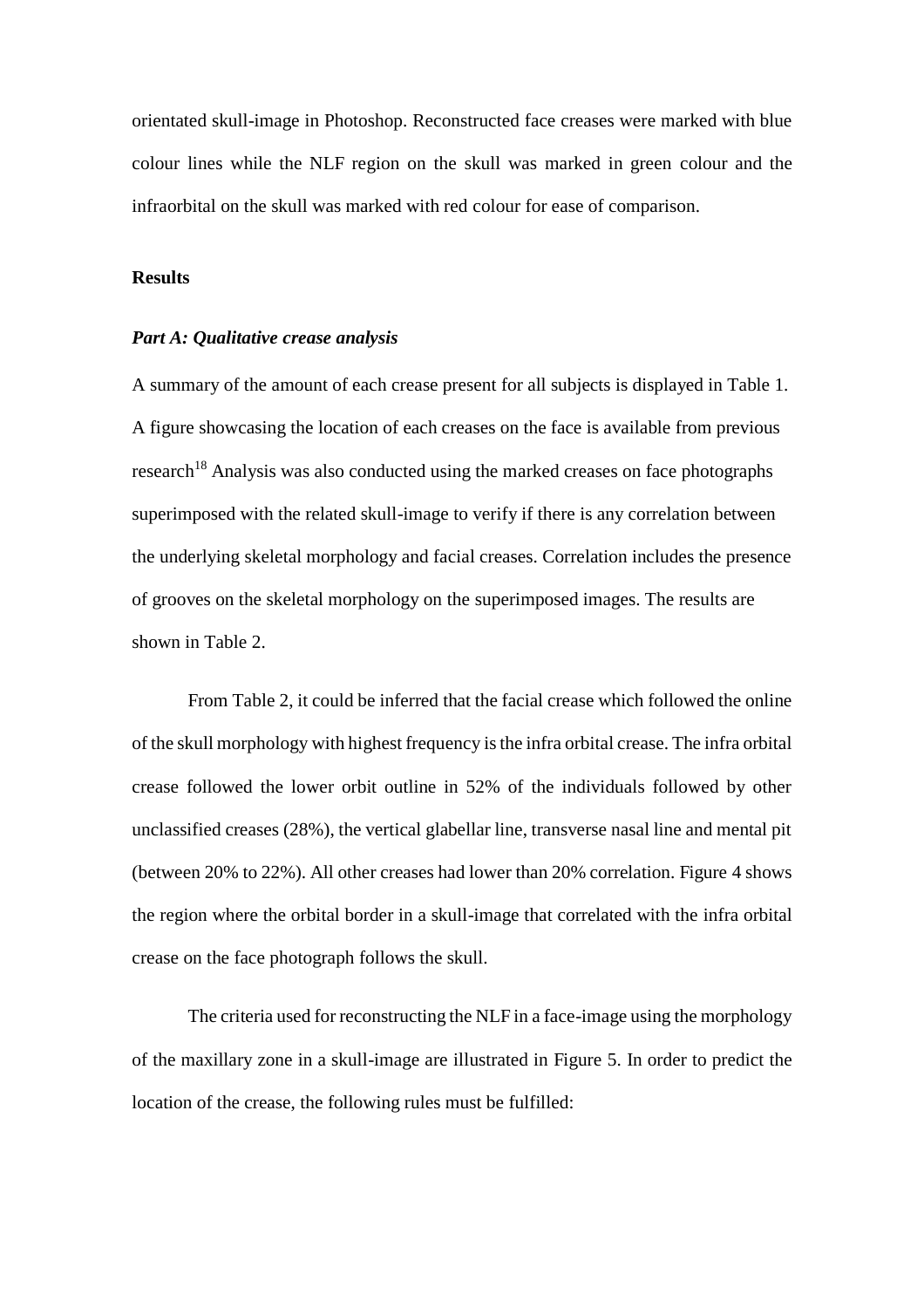- a) The crease originates from the alae landmark *(al)* region of the nose (next to the nostrils) following the most lateral points of the nasal aperture in transverse plane and the distance of the ridge (orange line in Figure 5) on the maxilla bone. The nearest distance between the ridge on the maxilla bone and the nasal aperture is the origins of the crease.
- b) The crease continues on the maxilla bone laterally adjacent to the last molar and the nearest concave border of the maxilla bone nearest to the aperture. The crease is nearer to the last molar in a neutral face position (a-b border in Figure 5).
- c) In a smiling or laughing pose the crease is situated further laterally. The crease rarely goes higher than the a-c border in Figure 5 and is the most concave outline of the maxilla bone border.

The orange line in Figure 5 is the depth of the ridge present on the maxillae. The ridge is easier located in 3D where there is a marked difference in the height of the surface between the medial side of the ridge and lateral part of the canine fossa. The green area shows the probable region where the crease is located with the blue line at (a) indicating the nearest distance between the beginning of the ridge and the alae border in a faceimage . The depth and length of the nasolabial crease cannot be predicted using this hypothesis as the comparison here is based on 2D images. The crease is detected in 95% of photographs based on this hypothesis.

Only four out of the 83 subjects do not fall under the above hypothesis that prescribes point of origin of NLF (a). Among the two such subjects, the origin of the right NLF crease is higher than the blue line marking. From the hypothesis, the right crease should appear slightly lower similar in level to the left crease on each subject. While the reason for the above difference is not known, it is possible that minor asymmetries in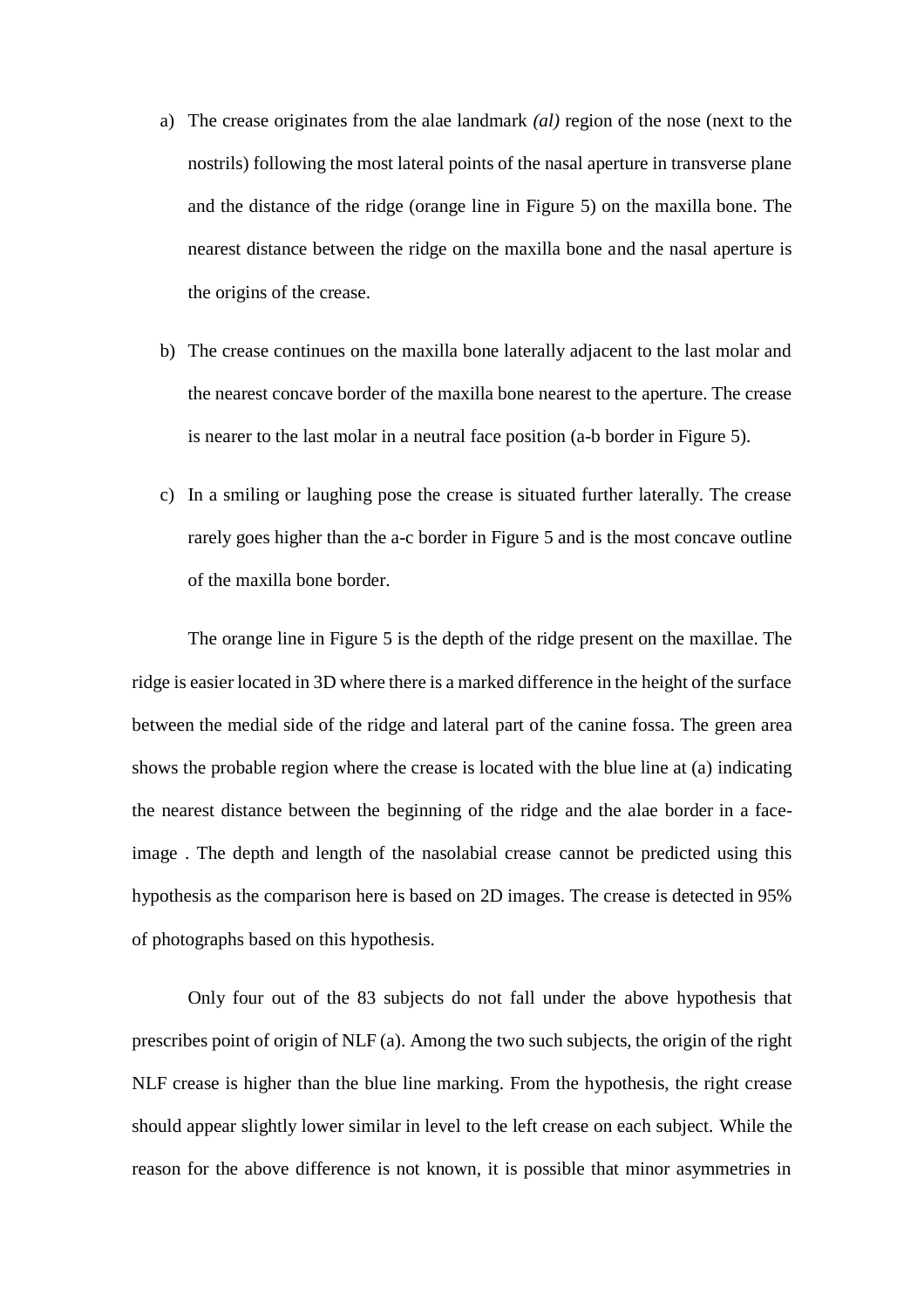bone morphology that remain undetected during visual inspection may still influence the appearance of the crease in the face-image leading to asymmetries.

Qualitative analysis of the face photograph-skull pairs from the William Bass skeletal collection showed that a weak NLF crease related to a skull morphology revealing a broad maxilla and limited indent on the canine fossa region. In norma frontalis, the maxilla border between the zygomatic bone and the upper teeth appeared broader in nature compared to a normal and dolichocephalic skull which has a taller and narrower maxilla bone. For a maxilla that related with a weak crease, the demarcation border between the maxilla at the foramen and the maxilla canine fossa was not clearly visible. The skull also appears more brachycephalic. In contrast, a skull which related to a face with a marked NLF exhibited deep (depressed) canine fossa and the border between the zygomatic bone and the upper dentition was narrow. In norma frontalis, the skull appeareddolichocephalic. Also, the border between the canine fossa and the other parts of the maxilla was seen clearly defined. A skull that related to a face-image with normal crease depth exhibited a morphology which was between those described for the skull that related with weak and marked creases in face-images. Examples of the different maxillary regions are shown in Figure 6.

### *Part B: Crease Prediction Blind Study*

The results of the blind study NLF reconstruction on the Helmer skull collection indicated that the NLF reconstruction was correct in 60% instances, incorrect in 30% instances with 10% inconclusive wherein the face photograph was of poor quality in which NLF could not be detected. Each maxilla was assessed separately based on the morphology in Figure 6. A weak maxilla corresponds to a shallow canine fossa while a strong maxilla corresponds to a deep canine fossa as indicated by (LMT and RMT in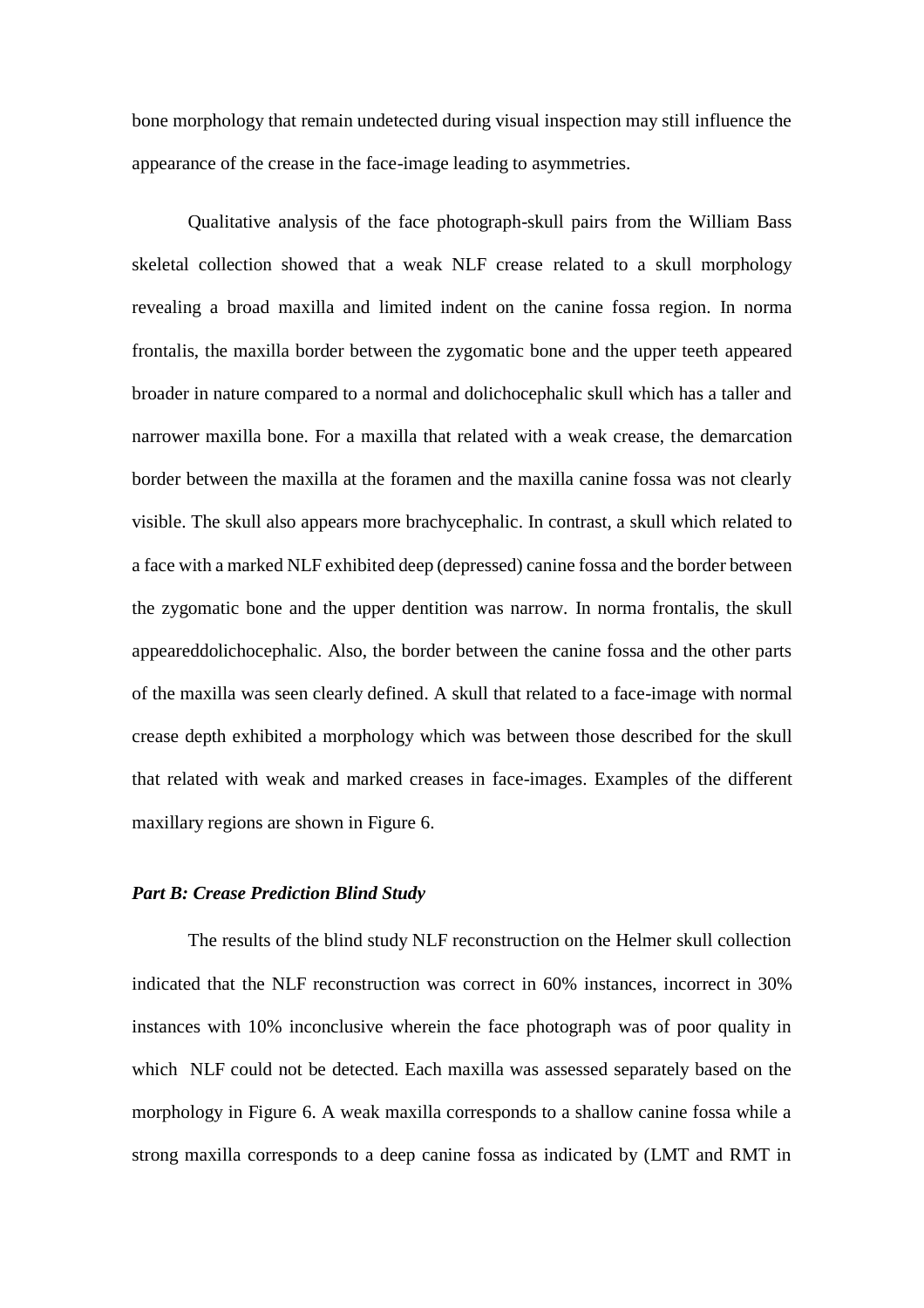Table 3). The crease strength (LCS and RCS) was related to the type of maxilla morphology (LMT and RMT). Six of the ten results from the blind study were correctly reconstructed (Table 3). Correct reconstruction was also obtained for individual crease strength on the same skull when there is a difference in the left and right maxilla morphology. Three incorrect reconstructions were obtained for skulls C, G and M. Inconclusive identification was obtained for Skull H due to poor quality of the face-image in which the NLF crease markings were only visible after enhancing the image in Photoshop. Hence the results skull H were not included since the modified face-image could may skew the overall result. Some of the face-images for skulls B, F, G, K, L and M were three-quarter view to the right and only creases on the left side of the face could be seen. Creases which could not be seen were not marked on the angled skull or the face photographs.

## **Discussion**

A majority of the creases which appear on the face photograph have little relationship to the morphology of the underlying skull as the basis of the formation of the crease. A comparison between Table 1 and Table 2 shows that even though the NLF was a more observable crease, it could not be related to the skull morphology in all instances.. Based on the results in Table 2, it could be said that the infra orbital crease was the most common crease detected on the ante-mortem photographs based on skeletal morphology at 52%. Figure 4 shows the outline of the infraorbital border of the maxilla bone where the crease follows the outline. This is followed by unclassified creases were detected in 28% of the subjects followed by the vertical glabellar line, transverse nasal line and mental pit. The correlation between skull morphology and facial creases could not be established for the formation of other creases such as the horizontal forehead lines, mandibular folds and corner of the mouth lines despite such creases being quite frequently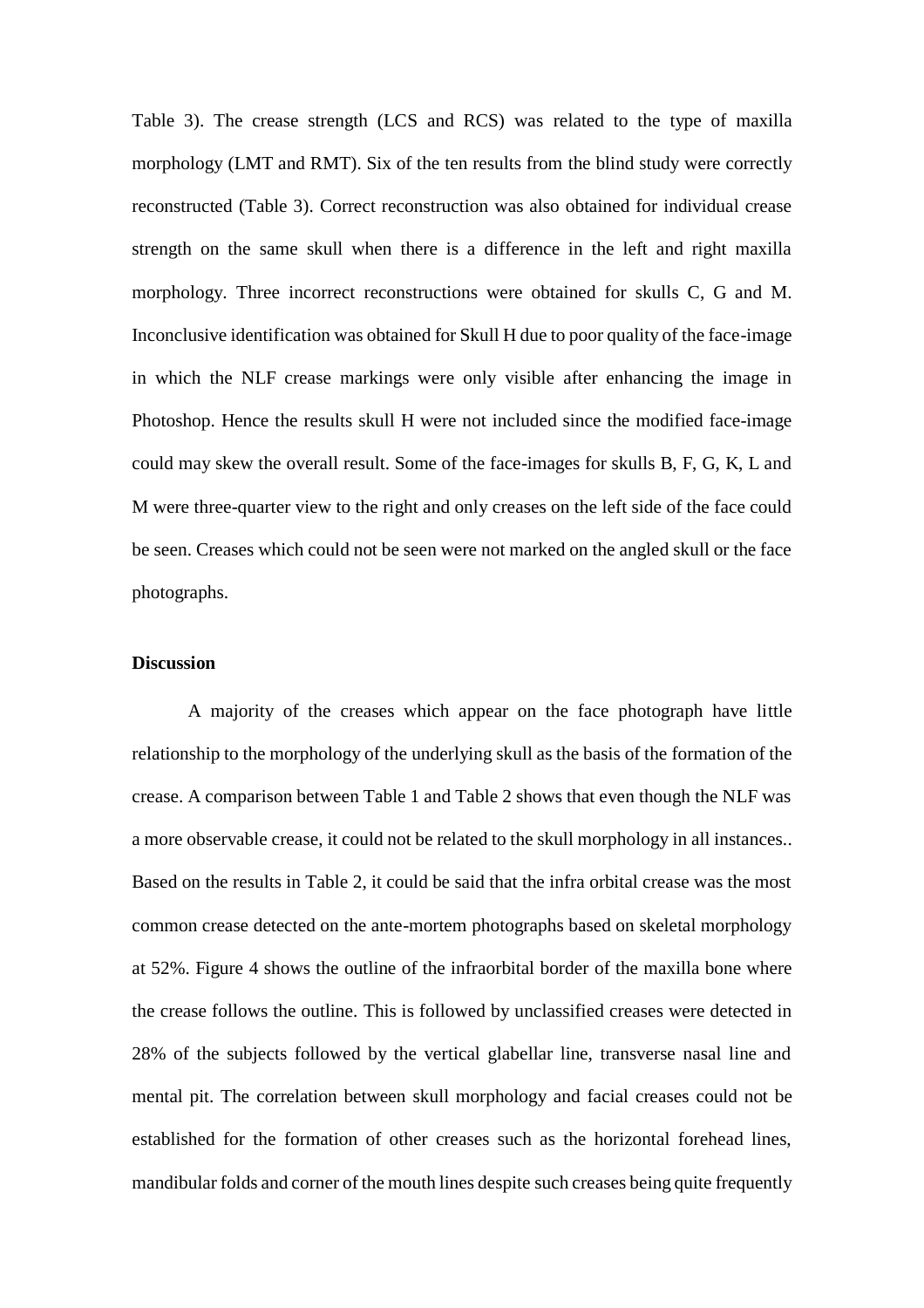observed (at between 36% to 46% on the face . Adobe® Photoshop® has been utilised previously in skull to photo superimposition<sup>4</sup>.

Poor quality of face-images was one of the reasons for failure to obtain positive correlation with skull morphology. Marked indentations that were found on the vertical glabellar line in eight skulls, though uncommon among most skulls, were found to relate with deep glabellar creases in face-images. The above inference needs further study since the vertical glabellar line, like most other facial creases, is dictated by muscle morphology rather than skull morphology.

Even though the NLF was the most detectable crease (95%) on the face photograph (Table 1), it could not be related to any specific morphological variation in the outline of the maxillary bone. Based on the hypothesis for the formation of the NLF (Figure 5,) 95% of the crease formation could be explained for in the William Bass skeletal collection. However, the extent of the marked nature of the NLF was found related to the skull morphology. The qualitative findings on the skull (Figure 6) suggested that a skull which has a shallow canine fossa correlates to a weak NLF in a face-image while a deep canine fossa in a skull suggests a marked NLF in a face-image. The hypothesis on the strength of the canine fossa depth (Figure 5) when tested using related face-image and skull image pairs from the Helmer collection, indicated correct identification in six out of ten skulls (Table 3). The three incorrect crease strength identification were due to underestimation (Table 3). From the demographic data of the Helmer collection, two of the skulls (Skull C and G) had youthful appearance. Skull C was between 15 and 20 years old while skull G was between 30 to 40 years old. Skull M, which had an age of around 40 to 50 years old, appears to have a long and slender maxilla though the crease appeared to be of normal strength. Underestimation of NLF crease strength for youthful faces was expected as the skin firmness on young individuals may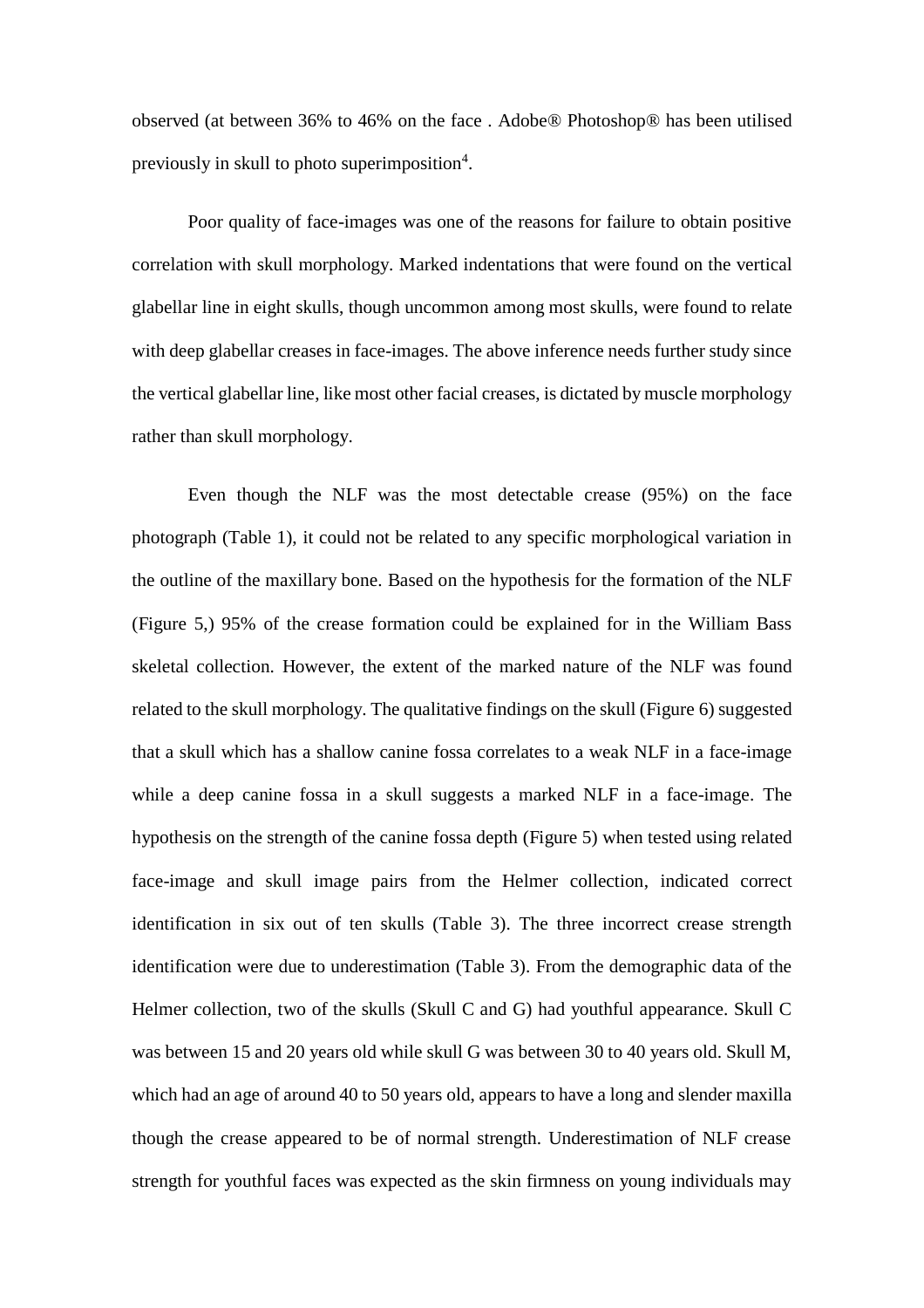mask the presence of a NLF despite the skull morphology revealing a long and slender maxilla suggesting a deep NLF. It has to be noted that due to the limited availability of face photograph-skull database of the Helmer collection the theory on the above relatedness could not be tested further. Furthermore, time lapse between recording the ante-mortem photograph and the death of the subject was also not known. When the above time lapse is greater, the depiction of the creases in a face-image may not be truly representative of the morphology of the skull which would have aged further, a factor that may explain the incorrect identification in the Helmer collection. It should also be noted that some of the images were of poor quality which could also affect the crease classification.

Reaching acceptable relationship between NLFcrease classified using a faceimage and the morphology in a skull-image requires prior knowledge on, time at which the face-image was recorded as well as the time of death in order to correct for the underestimation of crease strength on the face photograph. The face-image related to skull C did not reveal any creases at all even though the maxilla in the skull was long and slender. Reconstructing of the NLF on the ten Helmer skulls showed that the face-images of individuals below 30 years of age may either not reveal classifiable creases or may reveal very faint creases due to skin elasticity even though the related skull-image may reveal morphology suggestive of stronger creases, the latter being attributable to death after further aging. The hypothesized region of the fold occurrence<sup>26</sup> could only account for creases up to the end of maxillary region between the ectomalare and the maxillozygion border. If the individual has saggy skin or is edentulous the crease will continue past the maxilla region into the mandibular region and in severe cases such creases may combine with the mandibular folds to create one continuous crease line.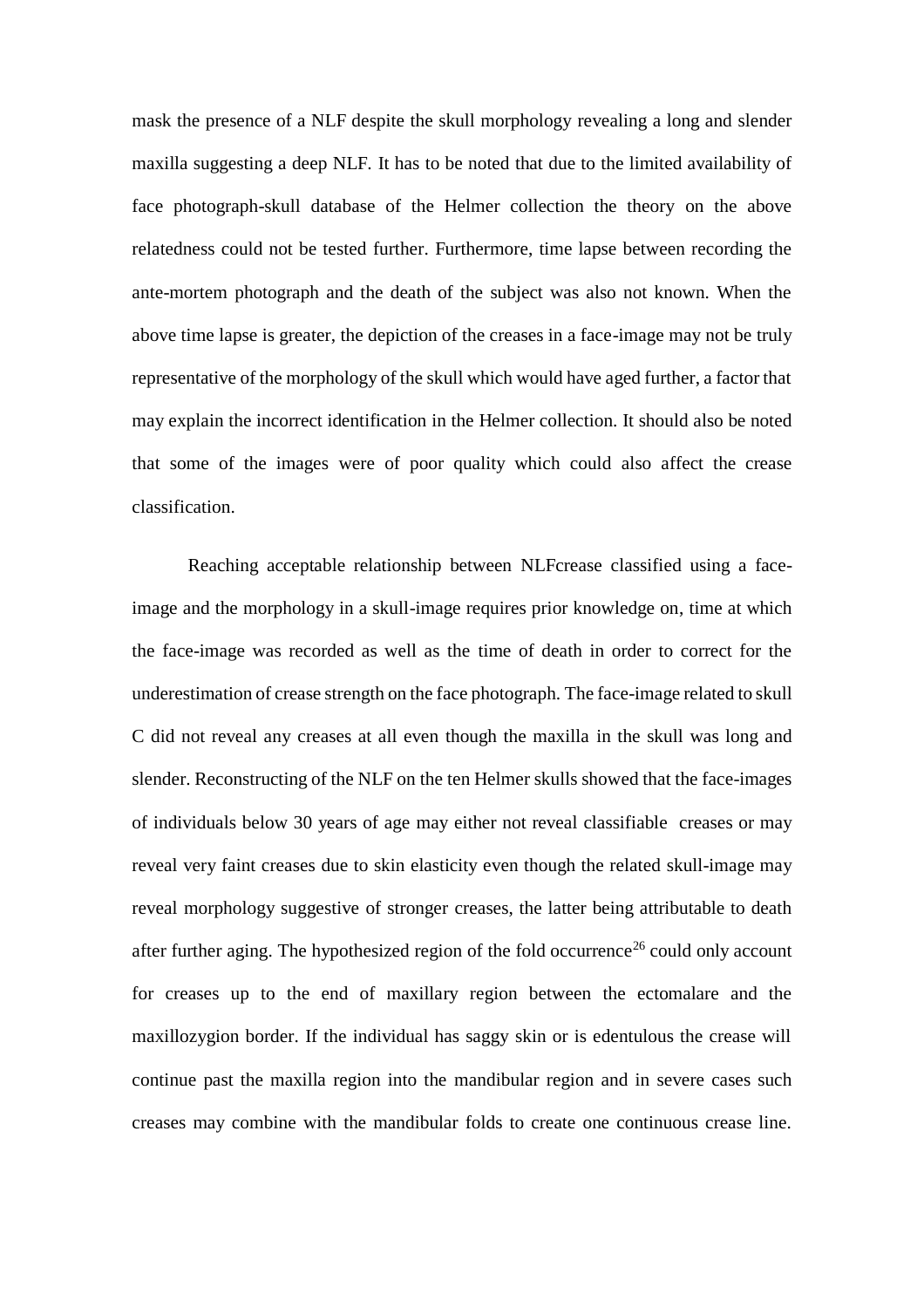Those creases that do not combine with the mandibular folds terminates in the region around the corner of the mouth where the upper and lower lips meet.

The hypothesized NLF crease region works well for skull-images in fronta normalis as it does not require consideration of tissue thickness allowances. The concurring result obtained during the blind study is also seen to support the above proposition. The left NLF crease region of skulls B, F, K and L were outside the hypothesized region as the region is reconstructed on the maxilla without taking into account the tissue thickness. Acceptable NLF crease reconstruction were obtained when using skulls A, E and H as the face photograph was almost frontal view. The above proposition is also seen applicable for the accuracy of the infraorbital crease.

The quality of the face photographs of the Helmer collection also proved an issue during this study. Superimposition of the face-images and the skull-images indicated that some of the face-images may have camera distortion. Earlier research on perspective distortion<sup>10,39</sup> indicate that distortion is unavoidable among the face-images used in this research as it is possible that many of these face-images had been photographed with lensobject distances that are less than 12 m as facial image photography at greater than 12 m distance is indeed rare<sup>39</sup>. Freeform Modelling Plus allows a perspective view in order to correct for close-up images of the subject but the extent of such correction that Freeform Modelling Plus allows appears too much compared to the distortion in face photographs. While superimposition of the skulls reveal that a degree of perspective correction was needed, the facilities to reach the appropriate correction for best superimposition are not available in Freeform Modelling Plus.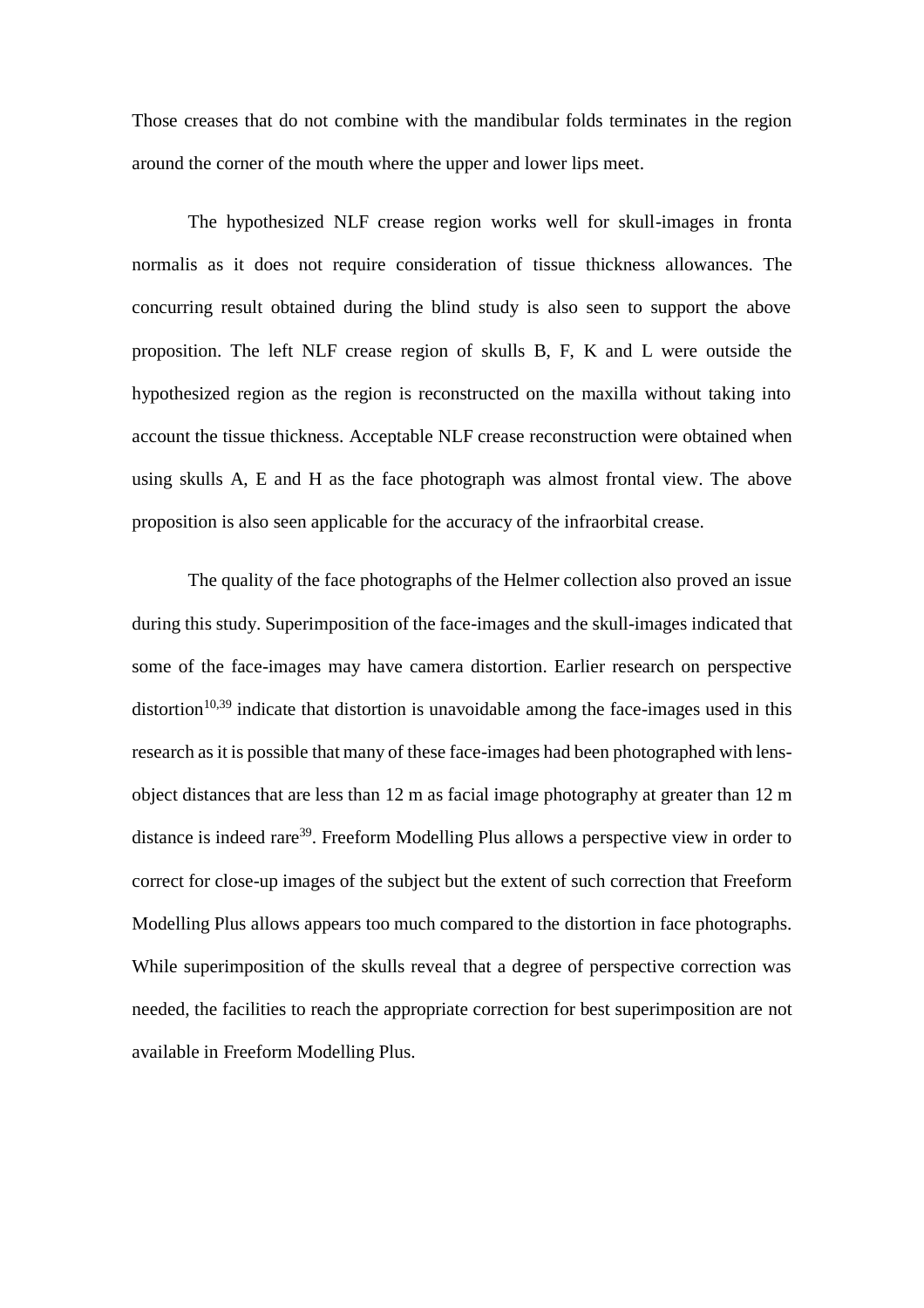## **Limitations**

The uncontrolled nature of the posture in the face-images obtained from the available face photographs, photograph quality, the time difference between the time at which the photograph was taken, time of death and unknown demographic details of the subject such as age, diet, skin elasticity and facial hair are factors that can potentially influence the result of the reconstruction reported in this research. Perspective distortion in the face photograph is unavoidable due to the nature of the face images which were donated by the next of kin. Problematic images such as those revealing poor quality, angles that are oblique or obstruction of features were excluded during this research. FreeForm Modelling Plus has a function to correct for perspective distortion, however the degree of correction employed is fixed. Crease reconstruction works best on skullimages in frontal view as variation in the appearance of skin thicknesses when the face is rotated away from the frontal view could not be accounted for. The hypothesized region works only for NLF crease reconstruction up to the end of the maxilla border. Creases which extend further pass this border could not be accounted for.

## **Conclusion**

Reconstruction of facial creases using the morphology of skull-images in norma frontalis indicate that the creases that can be reconstructed with higher confidence are the infra orbital crease followed by the vertical glabellar line, transverse nasal line and mental pit. From the face photograph-skull pairs, studied, it is inferred that the 95% of the NLF in face-images could be placed within the postulated region. However, reconstruction of the NLF based on the above postulation yielded only 60% correct results due to the limitations of the Helmer collection. The finding of this research that the morphology in a skull-image in norma frontalis offers clue to reconstruct the infra orbital crease and the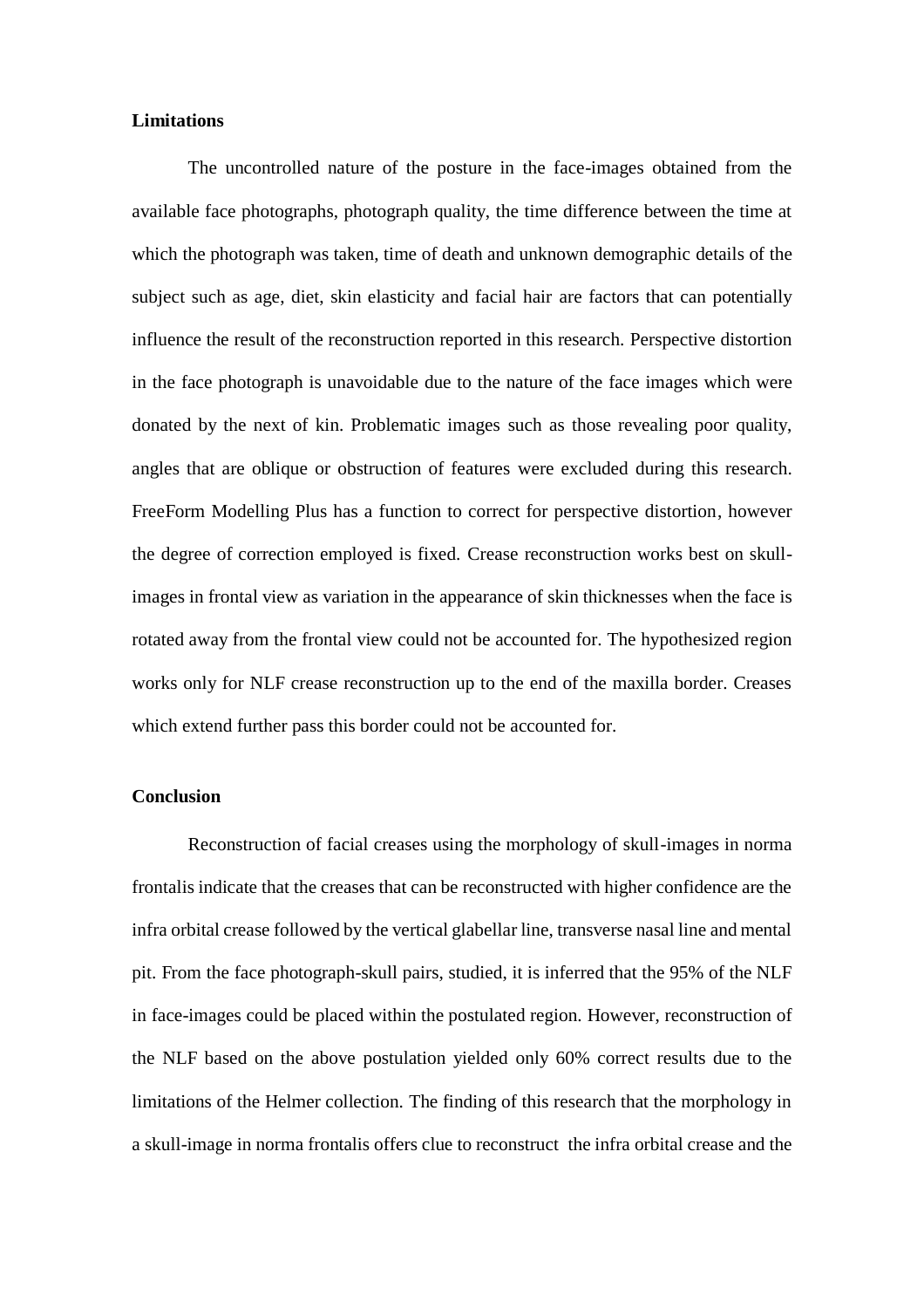NLF in face-images would prove useful as an aid for forensic practitioners involved in

reconstructing faces using skulls.

## **References**

1. Adobe®. Adobe® Photoshop® CS3. CS3 ed.: Adobe Systems Incorporated; 2007. 2. Bagal A, Dahiya R, Tsai V and Adamson PA. Clinical experience with polymethylmethacrylate microspheres (Artecoll) for soft-tissue augmentation: a retrospective review. Archives of Facial Plastic Surgery. 2007;9(4):275-280. Available from<http://www.ncbi.nlm.nih.gov/pubmed/17638763> doi 10.1001/archfaci.9.4.275 3. Barton FE, Jr. and Gyimesi IM. Anatomy of the nasolabial fold. Plastic and reconstructive surgery. 1997;100(5):1276-1280. Available from [http://www.ncbi.nlm.nih.gov/entrez/query.fcgi?cmd=Retrieve&db=PubMed&dopt=Cita](http://www.ncbi.nlm.nih.gov/entrez/query.fcgi?cmd=Retrieve&db=PubMed&dopt=Citation&list_uids=9326792) [tion&list\\_uids=9326792](http://www.ncbi.nlm.nih.gov/entrez/query.fcgi?cmd=Retrieve&db=PubMed&dopt=Citation&list_uids=9326792) 4. Bilge Y, Kedici PS, Alakoc YD, Ulkuer KU and Ilkyaz YY. The identification of a dismembered human body: a multidisciplinary approach. Forensic Science International. 2003;137(2-3):141-146. Available from

<http://www.ncbi.nlm.nih.gov/pubmed/14609649>

5. Camp MC, Wong WW, Filip Z, Carter CS and Gupta SC. A quantitative analysis of periorbital aging with three-dimensional surface imaging. Journal of Plastic, Reconstructive & Aesthetic Surgery. 2011;64(2):148-154. Available from <http://www.ncbi.nlm.nih.gov/pubmed/20547117> doi 10.1016/j.bjps.2010.04.037 6. Clement J and Ranson DL. Craniofacial identification in forensic medicine. Hodder Arnold; 1998.

7. Collins. Collins Dictionary. In: The American Heritage® Dictionary of the English Language, Fourth Edition. 4th ed.: Houghton Mifflin Company

[http://www.thefreedictionary.com](http://www.thefreedictionary.com/) Accessed On: 17 May 2013; 2009.

8. De Greef S, Vandermeulen D, Claes P, Suetens P and Willems G. The influence of sex, age and body mass index on facial soft tissue depths. Forensic Science, Medicine and Pathology. 2009;5(2):60-65. Available from

<http://www.ncbi.nlm.nih.gov/pubmed/19437147> doi 10.1007/s12024-009-9085-9 9. Dunn KW and Harrison RK. Naming of parts: a presentation of facial surface anatomical terms. British journal of plastic surgery. 1997;50(8):584-589. Available from

[http://www.ncbi.nlm.nih.gov/entrez/query.fcgi?cmd=Retrieve&db=PubMed&dopt=Cita](http://www.ncbi.nlm.nih.gov/entrez/query.fcgi?cmd=Retrieve&db=PubMed&dopt=Citation&list_uids=9613399) [tion&list\\_uids=9613399](http://www.ncbi.nlm.nih.gov/entrez/query.fcgi?cmd=Retrieve&db=PubMed&dopt=Citation&list_uids=9613399)

10. Eliasova H and Krsek P. Superimposition and projective transformation of 3D object. Forensic Science International. 2007;167(2-3):146-153. Available from <http://www.ncbi.nlm.nih.gov/pubmed/16884880> doi 10.1016/j.forsciint.2006.06.062 11. Polhemus Fastscan: Polhemus; [Updated March 2005

12. Fedosyutkin BA and Nainys JV. The relationship of skull morphology to facial features. In: Forensic Analysis of the Skull: John Wiley & Sons; 1993, p. 199-214. 13. Furuta M. Measurement of orbital volume by computed tomography: especially on the growth of the orbit. Japanese journal of ophthalmology. 2001;45(6):600-606. Available from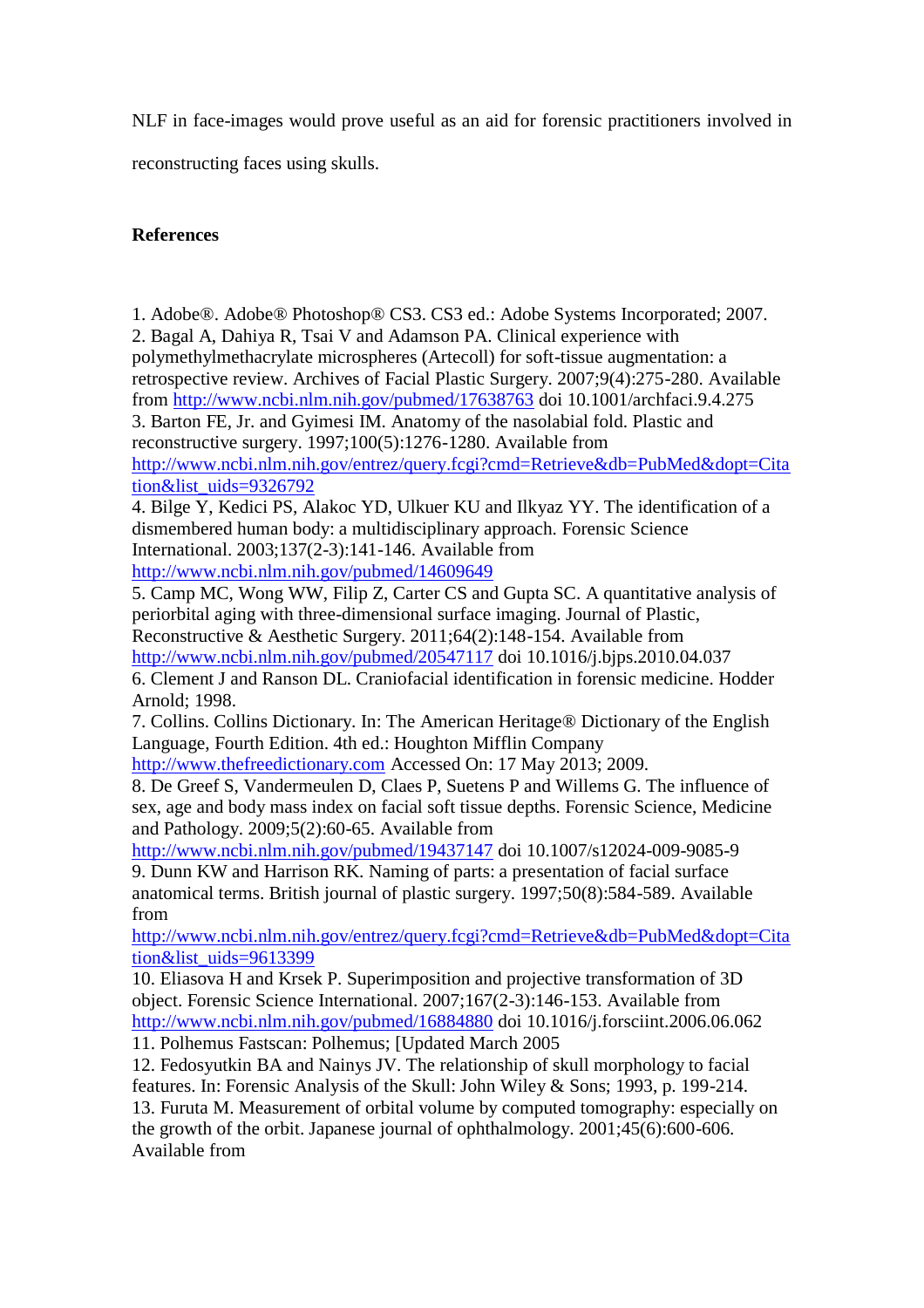[http://www.ncbi.nlm.nih.gov/entrez/query.fcgi?cmd=Retrieve&db=PubMed&dopt=Cita](http://www.ncbi.nlm.nih.gov/entrez/query.fcgi?cmd=Retrieve&db=PubMed&dopt=Citation&list_uids=11754901) [tion&list\\_uids=11754901](http://www.ncbi.nlm.nih.gov/entrez/query.fcgi?cmd=Retrieve&db=PubMed&dopt=Citation&list_uids=11754901)

14. Gassner HG, Rafii A, Young A, Murakami C, Moe KS and Larrabee WF, Jr. Surgical anatomy of the face: implications for modern face-lift techniques. Archives of Facial Plastic Surgery. 2008;10(1):9-19. Available from

<http://www.ncbi.nlm.nih.gov/pubmed/18209117> doi 10.1001/archfacial.2007.16

15. Gerasimov MM. The reconstruction of face on the base of structure of skull. 1975 ed.: Translated by: Tshernezky, W. (1975); 1955.

16. Glaister J and Brash JC. Medico-legal Aspects of the Ruxton Case. Edinburgh pp. v-vi, 144-170: E & S Livingstone Ltd; 1937.

17. Gosain AK, Amarante MT, Hyde JS and Yousif NJ. A dynamic analysis of changes in the nasolabial fold using magnetic resonance imaging: implications for facial rejuvenation and facial animation surgery. Plastic and reconstructive surgery. 1996;98(4):622-636. Available from

[http://www.ncbi.nlm.nih.gov/entrez/query.fcgi?cmd=Retrieve&db=PubMed&dopt=Cita](http://www.ncbi.nlm.nih.gov/entrez/query.fcgi?cmd=Retrieve&db=PubMed&dopt=Citation&list_uids=8773684) [tion&list\\_uids=8773684](http://www.ncbi.nlm.nih.gov/entrez/query.fcgi?cmd=Retrieve&db=PubMed&dopt=Citation&list_uids=8773684)

18. Hadi H and Wilkinson C. The post-mortem resilience of facial creases and the possibility for use in identification of the dead. Forensic Science International In press. 2013. Available

19. Işcan MY. Introduction of techniques for photographic comparison: Potential and problems In: Forensic Analysis of the Skull: John Wiley & Sons; 1993, p. 57-70. 20. Johnson DH, Jr., Colman M, Larsson S, Garner OP, Jr. and Hanafee W. Computed

tomography in medial maxilla-orbital fractures. Journal of computer assisted tomography. 1984;8(3):416-419. Available from

[http://www.ncbi.nlm.nih.gov/entrez/query.fcgi?cmd=Retrieve&db=PubMed&dopt=Cita](http://www.ncbi.nlm.nih.gov/entrez/query.fcgi?cmd=Retrieve&db=PubMed&dopt=Citation&list_uids=6725687) [tion&list\\_uids=6725687](http://www.ncbi.nlm.nih.gov/entrez/query.fcgi?cmd=Retrieve&db=PubMed&dopt=Citation&list_uids=6725687)

21. Kahn DM and Shaw RB, Jr. Aging of the bony orbit: a three-dimensional computed tomographic study. Aesthetic Surgery Journal. 2008;28(3):258-264. Available from [http://www.ncbi.nlm.nih.gov/entrez/query.fcgi?cmd=Retrieve&db=PubMed&dopt=Cita](http://www.ncbi.nlm.nih.gov/entrez/query.fcgi?cmd=Retrieve&db=PubMed&dopt=Citation&list_uids=19083535) [tion&list\\_uids=19083535](http://www.ncbi.nlm.nih.gov/entrez/query.fcgi?cmd=Retrieve&db=PubMed&dopt=Citation&list_uids=19083535)

22. Lemperle G, Holmes RE, Cohen SR and Lemperle SM. A classification of facial wrinkles. Plastic and reconstructive surgery. 2001;108(6):1735-1750. Available 23. Lucarelli MJ, Khwarg SI, Lemke BN, Kozel JS and Dortzbach RK. The anatomy of midfacial ptosis. Ophthalmic Plastic & Reconstructive Surgery. 2000;16(1):7-22. Available from

[http://www.ncbi.nlm.nih.gov/entrez/query.fcgi?cmd=Retrieve&db=PubMed&dopt=Cita](http://www.ncbi.nlm.nih.gov/entrez/query.fcgi?cmd=Retrieve&db=PubMed&dopt=Citation&list_uids=10674727) [tion&list\\_uids=10674727](http://www.ncbi.nlm.nih.gov/entrez/query.fcgi?cmd=Retrieve&db=PubMed&dopt=Citation&list_uids=10674727)

24. Mendelson BC, Hartley W, Scott M, McNab A and Granzow JW. Age-related changes of the orbit and midcheek and the implications for facial rejuvenation. Aesthetic Plastic Surgery. 2007;31(5):419-423. Available from

[http://www.ncbi.nlm.nih.gov/entrez/query.fcgi?cmd=Retrieve&db=PubMed&dopt=Cita](http://www.ncbi.nlm.nih.gov/entrez/query.fcgi?cmd=Retrieve&db=PubMed&dopt=Citation&list_uids=17486402) [tion&list\\_uids=17486402](http://www.ncbi.nlm.nih.gov/entrez/query.fcgi?cmd=Retrieve&db=PubMed&dopt=Citation&list_uids=17486402)

25. Microsoft Live Labs Pivot

26. Mohd Hadi Pritam H. Facial Creases in Human Identification Dundee: University of Dundee; 1 October 2012.

27. Owsley JQ. Lifting the malar fat pad for correction of prominent nasolabial folds. Plastic and reconstructive surgery. 1993;91(3):463-474; discussion 475-466. Available from

[http://www.ncbi.nlm.nih.gov/entrez/query.fcgi?cmd=Retrieve&db=PubMed&dopt=Cita](http://www.ncbi.nlm.nih.gov/entrez/query.fcgi?cmd=Retrieve&db=PubMed&dopt=Citation&list_uids=8438018) [tion&list\\_uids=8438018](http://www.ncbi.nlm.nih.gov/entrez/query.fcgi?cmd=Retrieve&db=PubMed&dopt=Citation&list_uids=8438018)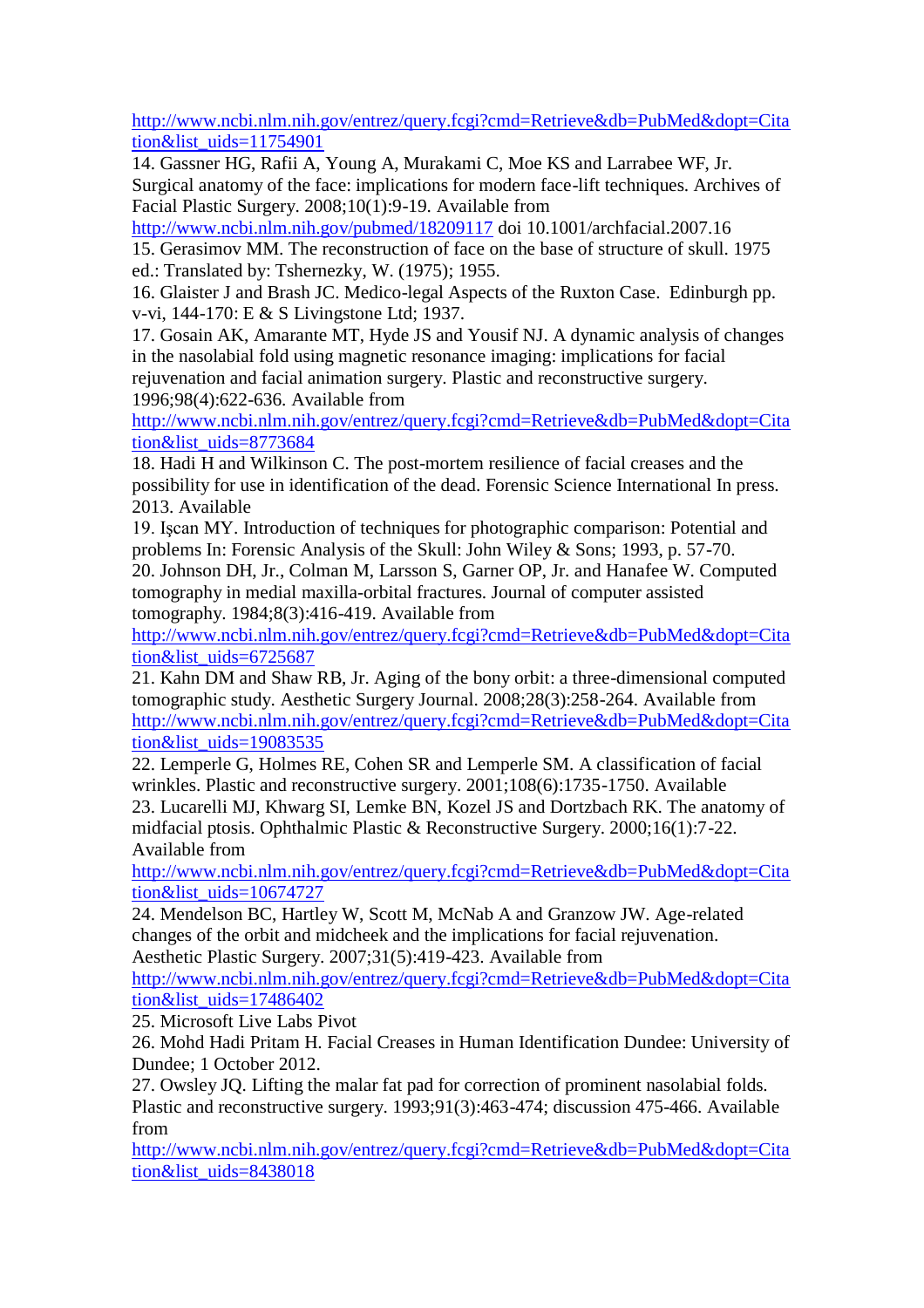28. Pessa JE, Desvigne LD, Lambros VS, Nimerick J, Sugunan B and Zadoo VP. Changes in ocular globe-to-orbital rim position with age: implications for aesthetic blepharoplasty of the lower eyelids. Aesthetic Plastic Surgery. 1999;23(5):337-342. Available from

[http://www.ncbi.nlm.nih.gov/entrez/query.fcgi?cmd=Retrieve&db=PubMed&dopt=Cita](http://www.ncbi.nlm.nih.gov/entrez/query.fcgi?cmd=Retrieve&db=PubMed&dopt=Citation&list_uids=10541847) [tion&list\\_uids=10541847](http://www.ncbi.nlm.nih.gov/entrez/query.fcgi?cmd=Retrieve&db=PubMed&dopt=Citation&list_uids=10541847)

29. Pessa JE, Zadoo VP, Adrian EK, Jr. and Yuan C. Variability of the midfacial muscles: Analysis of 50 hemifacial cadaver dissections. Journal of the American Society of Plastic Surgeons. 1998;102(6):1888-1893. Available

30. Pessa JE, Zadoo VP, Mutimer KL, Haffner C, Yuan C, DeWitt AI and Garza JR. Relative maxillary retrusion as a natural consequence of aging: combining skeletal and soft-tissue changes into an integrated model of midfacial aging. Plastic and reconstructive surgery. 1998;102(1):205-212. Available from

[http://www.ncbi.nlm.nih.gov/entrez/query.fcgi?cmd=Retrieve&db=PubMed&dopt=Cita](http://www.ncbi.nlm.nih.gov/entrez/query.fcgi?cmd=Retrieve&db=PubMed&dopt=Citation&list_uids=9655429) [tion&list\\_uids=9655429](http://www.ncbi.nlm.nih.gov/entrez/query.fcgi?cmd=Retrieve&db=PubMed&dopt=Citation&list_uids=9655429)

31. Pessa JE, Zadoo VP, Yuan C, Ayedelotte JD, Cuellar FJ, Cochran CS, Mutimer KL and Garza JR. Concertina effect and facial aging: nonlinear aspects of youthfulness and skeletal remodeling, and why, perhaps, infants have jowls. Plastic and reconstructive surgery. 1999;103(2):635-644. Available from

[http://www.ncbi.nlm.nih.gov/entrez/query.fcgi?cmd=Retrieve&db=PubMed&dopt=Cita](http://www.ncbi.nlm.nih.gov/entrez/query.fcgi?cmd=Retrieve&db=PubMed&dopt=Citation&list_uids=9950555) [tion&list\\_uids=9950555](http://www.ncbi.nlm.nih.gov/entrez/query.fcgi?cmd=Retrieve&db=PubMed&dopt=Citation&list_uids=9950555)

32. Robbins LB, Brothers DB and Marshall DM. Anterior SMAS plication for the treatment of prominent nasomandibular folds and restoration of normal cheek contour. Plastic and reconstructive surgery. 1995;96(6):1279-1287; discussion 1288. Available from<http://www.ncbi.nlm.nih.gov/pubmed/7480224>

33. Roeslofse MM. An analysis of the metrical and morphological features [Thesis]. Pretoria: University of Pretoria; 2006.

34. Rubin LR. The anatomy of the nasolabial fold: the keystone of the smiling mechanism. Plastic and reconstructive surgery. 1999;103(2):687-691; discussion 692- 684. Available from

[http://www.ncbi.nlm.nih.gov/entrez/query.fcgi?cmd=Retrieve&db=PubMed&dopt=Cita](http://www.ncbi.nlm.nih.gov/entrez/query.fcgi?cmd=Retrieve&db=PubMed&dopt=Citation&list_uids=9950561) [tion&list\\_uids=9950561](http://www.ncbi.nlm.nih.gov/entrez/query.fcgi?cmd=Retrieve&db=PubMed&dopt=Citation&list_uids=9950561)

35. Rubin LR, Mishriki Y and Lee G. Anatomy of the nasolabial fold: the keystone of the smiling mechanism. Plastic and reconstructive surgery. 1989;83(1):1-10. Available from

[http://www.ncbi.nlm.nih.gov/entrez/query.fcgi?cmd=Retrieve&db=PubMed&dopt=Cita](http://www.ncbi.nlm.nih.gov/entrez/query.fcgi?cmd=Retrieve&db=PubMed&dopt=Citation&list_uids=2909048) [tion&list\\_uids=2909048](http://www.ncbi.nlm.nih.gov/entrez/query.fcgi?cmd=Retrieve&db=PubMed&dopt=Citation&list_uids=2909048)

36. Shaw RB, Jr., Katzel EB, Koltz PF, Yaremchuk MJ, Girotto JA, Kahn DM and Langstein HN. Aging of the facial skeleton: Aesthetic implications and rejuvenation strategies. Plastic and reconstructive surgery. 2011;127(1):374-383. Available from <http://www.ncbi.nlm.nih.gov/pubmed/20871486> doi 10.1097/PRS.0b013e3181f95b2d 37. Simpson E and Henneberg M. Variation in soft-tissue thicknesses on the human face and their relation to craniometric dimensions. American journal of physical

anthropology. 2002;118(2):121-133. Available from

[http://www.ncbi.nlm.nih.gov/entrez/query.fcgi?cmd=Retrieve&db=PubMed&dopt=Cita](http://www.ncbi.nlm.nih.gov/entrez/query.fcgi?cmd=Retrieve&db=PubMed&dopt=Citation&list_uids=12012365) tion&list\_uids= $12012365$ 

38. Stephan CN. Facial approximation: A review of the current state of play for archeologists. International Journal of Osteoarchealogy. 2005;15:298-302. Available 39. Stephan CN. Perspective distortion in craniofacial superimposition: Logarithmic decay curves mapped mathematically and by practical experiment. Forensic Sci Int.